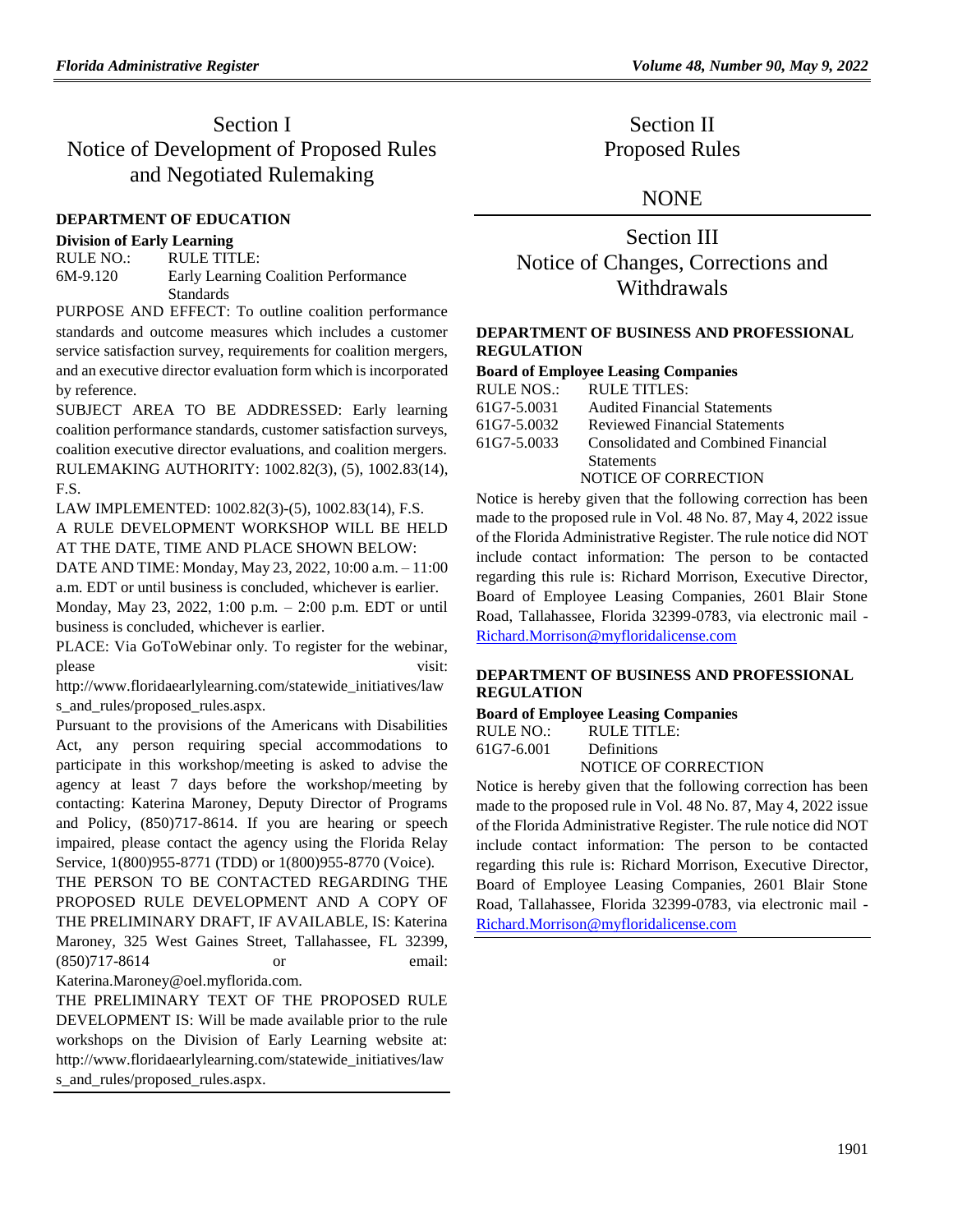# Section IV Emergency Rules

#### **[DEPARTMENT OF AGRICULTURE AND CONSUMER](https://www.flrules.org/gateway/department.asp?id=5)  [SERVICES](https://www.flrules.org/gateway/department.asp?id=5)**

#### **[Division of Consumer Services](https://www.flrules.org/gateway/organization.asp?id=170)**

RULE NO.: RULE TITLE: [5JER22-1](https://www.flrules.org/gateway/ruleNo.asp?id=5JER22-1) Volatility Standards for Gasoline SPECIFIC REASONS FOR FINDING AN IMMEDIATE DANGER TO THE PUBLIC HEALTH, SAFETY OR WELFARE: Due to the Russian war in Ukraine, and the resulting ban on the import of Russian crude oil the typical movement of fuel into the United States has been interrupted, reducing the amount of crude for distribution and distribution of fuel. Pursuant to adopted national fuel standards, fuel volatility requirements recently shifted to accommodate the changing seasons, however, the United States Environmental Protection Agency has determined that "extreme and unusual fuel supply circumstance" exists that will prevent the distribution of an adequate supply of compliant gasoline to consumers. Noncompliant fuel remains available, and its sale could help alleviate fuel supply issues. On May 1, 2022, the EPA issued a Reid Vapor Pressure Fuel Waiver, temporarily waiving federal fuel vapor pressure standards for fuel blends containing gasoline and between 9 and 15 percent denatured anhydrous ethanol (E15) in order to address this crisis. If Florida's volatility standards are not also adjusted to account for this extraordinary situation, there may be a shortage of lawful fuel for sale.

REASON FOR CONCLUDING THAT THE PROCEDURE IS FAIR UNDER THE CIRCUMSTANCES: This emergency rule was initiated following the issuance of the EPA waiver, all fuel suppliers will be able to utilize additional fuel type to ensure a consistent supply of fuel in Florida and alleviate additional strain on Florida's fuel market. As this is an unprecedented situation, prompt action based on information regarding recent developments in the fuel industry is both necessary and fair.

SUMMARY: This emergency rule allows fuels of different volatility classes than those set forth in ASTM International designation D4814-20a, as adopted in rule 5J-21.001, F.A.C., for the periods indicated.

THE PERSON TO BE CONTACTED REGARDING THE EMERGENCY RULE IS: Richard Kimsey, Director of Consumer Services, 2005 Apalachee Parkway, Tallahassee, FL 32399, (850)410-3662.

#### THE FULL TEXT OF THE EMERGENCY RULE IS:

5JER22-1 Volatility Standards for Gasoline

Vapor Pressure Requirements. It shall be lawful to introduce into wholesale terminal storage tanks and offer for sale at retail outlets, gasoline containing at least nine (9) percent and up to and including fifteen (15) percent ethanol by volume with a vapor pressure of no more than 1.0 psi above the applicable vapor pressure class maximums, as specified in ASTM International designation D4814-20a. Such fuel held in terminal storage tanks on or before the expiration of this rule shall be lawful for distribution to retail outlets and sale by these outlets until supplies are depleted. This rule shall remain in effect for a period of 90 days or until the expiration of the United States Environmental Protection Agency's May 1, 2022 Reid Vapor Pressure Fuel Waiver, whichever occurs first. Rulemaking Authority 525.037, 525.14, 570.07(23) FS. Law Implemented 525.01, 525.037, 525.14 FS. History – New 5-6-22. THIS RULE TAKES EFFECT UPON BEING FILED WITH THE DEPARTMENT OF STATE UNLESS A LATER TIME AND DATE IS SPECIFIED IN THE RULE. EFFECTIVE DATE: 5/6/22

# Section V Petitions and Dispositions Regarding Rule Variance or Waiver

## **NONE**

Section VI Notice of Meetings, Workshops and Public **Hearings** 

## [DEPARTMENT OF STATE](https://www.flrules.org/gateway/department.asp?id=1)

[Division of Administrative Services](https://www.flrules.org/gateway/organization.asp?id=1420)

The Department of State announces a public meeting to which all persons are invited.

DATE AND TIME: May 20, 2022, 3:00 p.m. (EST)

PLACE: R.A. Gray Building, 500 S. Bronough Street, Room #428, Tallahassee, FL 32399

GENERAL SUBJECT MATTER TO BE CONSIDERED: In accordance with Section 120.525, Florida Statutes, a proposal is hereby noticed for the following Invitation to Bid Number: DOS-RFP-21/22-033, titled DLIS R.A. Gray Building Space Utilization Study. The Department reserves the right to issue amendments, addenda, and changes to the timeline and specifically to the meeting notice listed above. The Department will post notice of any changes or additional meetings within the Vendor Information Portal (VIP) in accordance with Section 287.042(3), Florida Statutes, and need not re-advertise notice in the Florida Administrative Register. Access the VBS at: http://vbs.dms.state.fl.us/vbs/main\_menu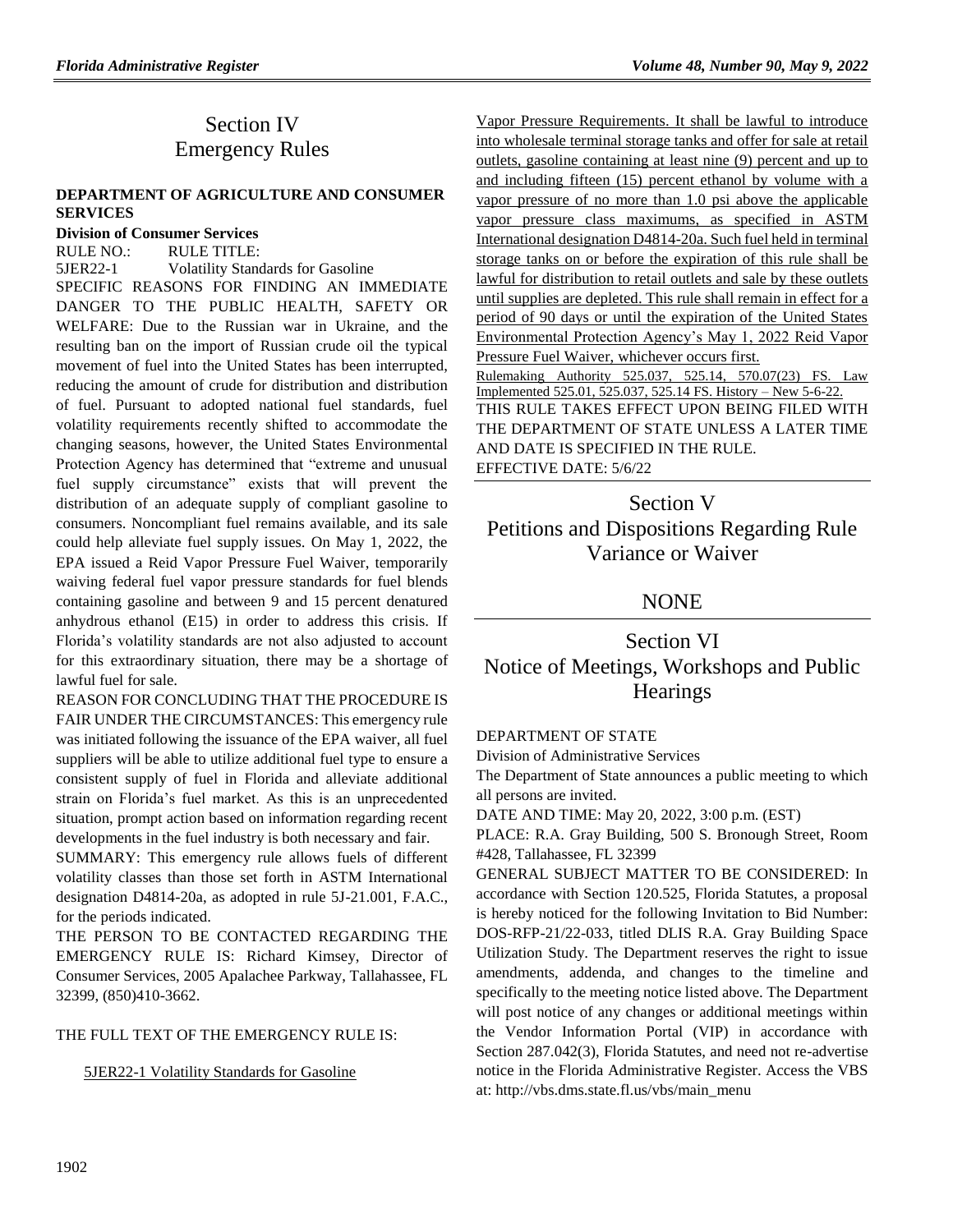A copy of the agenda may be obtained by contacting: Reflacher Maddox @ 850-245-6595 or Purchasing@dos.myflorida.com.

Pursuant to the provisions of the Americans with Disabilities Act, any person requiring special accommodations to participate in this workshop/meeting is asked to advise the agency at least 48 hours before the workshop/meeting by contacting: Reflacher Maddox @ 850-245-6595 or Purchasing@dos.myflorida.com. If you are hearing or speech impaired, please contact the agency using the Florida Relay Service, 1(800)955-8771 (TDD) or 1(800)955-8770 (Voice).

For more information, you may contact: Reflacher Maddox @ 850-245-6595 or Purchasing@dos.myflorida.com.

#### [DEPARTMENT OF STATE](https://www.flrules.org/gateway/department.asp?id=1)

[Division of Administrative Services](https://www.flrules.org/gateway/organization.asp?id=1420)

The Department of State announces a public meeting to which all persons are invited.

DATE AND TIME: May 5, 2022, 3:00 p.m. (EST)

PLACE: R.A. Gray Building, 500 S. Bronough Street, Room #428, Tallahassee, FL 32399

GENERAL SUBJECT MATTER TO BE CONSIDERED: GENERAL SUBJECT MATTER TO BE CONSIDERED: In accordance with Section 120.525, Florida Statutes, a proposal is hereby noticed for the following Invitation to Bid Number: DOS-ITB-21/22-029, titled Janitorial Services. The Department reserves the right to issue amendments, addenda, and changes to the timeline and specifically to the meeting notice listed above. The Department will post notice of any changes or additional meetings within the Vendor Bid System (VBS) in accordance with Section 287.042(3), Florida Statutes, and need not re-advertise notice in the Florida Administrative Register. Access the VBS at: http://vbs.dms.state.fl.us/vbs/main\_menu

A copy of the agenda may be obtained by contacting: Reflacher Maddox @ 850-245-6595 or Purchasing@dos.myflorida.com.

Pursuant to the provisions of the Americans with Disabilities Act, any person requiring special accommodations to participate in this workshop/meeting is asked to advise the agency at least 48 hours before the workshop/meeting by contacting: Reflacher Maddox @ 850-245-6595 or Purchasing@dos.myflorida.com. If you are hearing or speech impaired, please contact the agency using the Florida Relay Service, 1(800)955-8771 (TDD) or 1(800)955-8770 (Voice).

For more information, you may contact: Reflacher Maddox @ 850-245-6595 or Purchasing@dos.myflorida.com.

## [DEPARTMENT OF AGRICULTURE AND CONSUMER](https://www.flrules.org/gateway/department.asp?id=5)  **[SERVICES](https://www.flrules.org/gateway/department.asp?id=5)**

#### [Florida Forest Service](https://www.flrules.org/gateway/organization.asp?id=169)

The Florida Department of Agriculture and Consumer Services, Florida Forest Service announces a hearing to which all persons are invited.

DATE AND TIME: June 9, 2022, 10:30 a.m. – 1:00 p.m. PLACE: Virtual Attendees: https://attendee.gotowebinar.com/register/2569121491356360 716

For anyone wishing to attend in person: Deleon Forestry Station, 5458 N. Highway 17, Deleon Springs, Florida 32130. GENERAL SUBJECT MATTER TO BE CONSIDERED: To solicit comments on management of the Tiger Bay State Forest. Comments may be presented orally or in writing through the virtual platform at the hearing. Written comments may also be submitted to the FFS Tiger Bay State Forest Office at 4316 W. International Speedway Blvd., Daytona Beach, FL 32124 to the attention of Donald King and should be mailed so as to arrive at the office prior to the date of the public hearing.

- Agenda:
- 1. Call to Order, Introductions and Remarks
- 2. Summary of Draft Ten-Year Land Management Plan
- 3. Question / Answer on Plan Content
- 4. Public Comment
- 5. Process Summation and Adjournment

This meeting will be recorded.

A copy of the agenda may be obtained by contacting: Forestry Supervisor Donald Kind, 4316 W. International Speedway Blvd., Daytona Beach, FL 32124, (386) 317-3277.

Pursuant to the provisions of the Americans with Disabilities Act, any person requiring special accommodations to participate in this workshop/meeting is asked to advise the agency at least 72 hours before the workshop/meeting by contacting: Forestry Supervisor Donald Kind, 4316 W. International Speedway Blvd., Daytona Beach, FL 32124, (386) 317-3277. If you are hearing or speech impaired, please contact the agency using the Florida Relay Service, 1(800)955-8771 (TDD) or 1(800)955-8770 (Voice).

If any person decides to appeal any decision made by the Board with respect to any matter considered at this meeting or hearing, he/she will need to ensure that a verbatim record of the proceeding is made, which record includes the testimony and evidence from which the appeal is to be issued.

### [DEPARTMENT OF AGRICULTURE AND CONSUMER](https://www.flrules.org/gateway/department.asp?id=5)  [SERVICES](https://www.flrules.org/gateway/department.asp?id=5)

#### [Florida Forest Service](https://www.flrules.org/gateway/organization.asp?id=169)

The Florida Department of Agriculture and Consumer Services, Florida Forest Service announces a workshop to which all persons are invited.

DATE AND TIME: June 9, 2022, 1:00 p.m. – 4:00 p.m.

PLACE: Virtual Attendees: https://attendee.gotowebinar.com/register/4432666157087916 811

In-person: Deleon Forestry Station, 5458 N. Highway 17, Deleon Springs, FL 32130.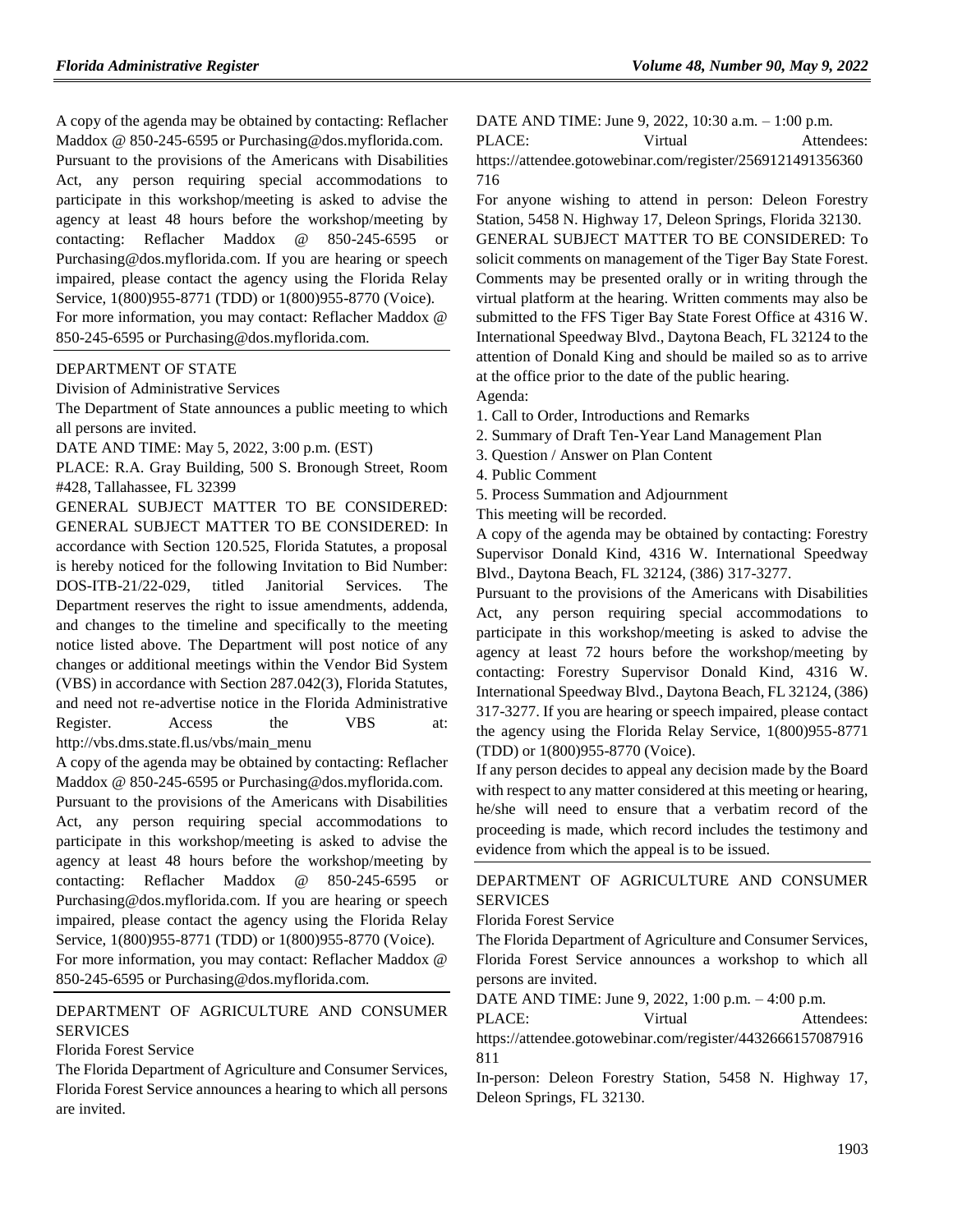GENERAL SUBJECT MATTER TO BE CONSIDERED: To allow the Tiger Bay State Forest Management Plan Advisory Group to review comments from the public hearing and provide recommendations to the FFS to help in preparation of a management plan for the Tiger Bay State Forest.

This meeting will be recorded.

A copy of the agenda may be obtained by contacting: Forestry Supervisor Donald King, 4316 W. International Speedway Blvd., Daytona Beach, FL 32124, (386) 317-3277.

Pursuant to the provisions of the Americans with Disabilities Act, any person requiring special accommodations to participate in this workshop/meeting is asked to advise the agency at least 72 hours before the workshop/meeting by contacting: Forestry Supervisor Donald King, 4316 W. International Speedway Blvd., Daytona Beach, FL 32124, (386) 317-3277. If you are hearing or speech impaired, please contact the agency using the Florida Relay Service, 1(800)955-8771 (TDD) or 1(800)955-8770 (Voice).

If any person decides to appeal any decision made by the Board with respect to any matter considered at this meeting or hearing, he/she will need to ensure that a verbatim record of the proceeding is made, which record includes the testimony and evidence from which the appeal is to be issued.

#### [STATE BOARD OF ADMINISTRATION](https://www.flrules.org/gateway/department.asp?id=19)

The State Board of Administration announces a public meeting to which all persons are invited.

DATE AND TIME: Monday, May 23, 2022, 9:30 a.m. – conclusion of Business (EST)

PLACE: Hermitage Room, First Floor, The Hermitage Centre, 1801 Hermitage Blvd, Tallahassee, Florida 32308

GENERAL SUBJECT MATTER TO BE CONSIDERED: General business of the Audit Committee.

For more informatin regarding tis meeting, please the SBA's website at http://www.sbafla.com

A copy of the agenda may be obtained by contacting: kimberly.calhoun@sbafla.com

Pursuant to the provisions of the Americans with Disabilities Act, any person requiring special accommodations to participate in this workshop/meeting is asked to advise the agency at least 7 days before the workshop/meeting by contacting: jim.moore@sbafla.com. If you are hearing or speech impaired, please contact the agency using the Florida Relay Service, 1(800)955-8771 (TDD) or 1(800)955-8770 (Voice).

## [DEPARTMENT OF CITRUS](https://www.flrules.org/gateway/department.asp?id=20)

The Florida Department of Citrus announces a public meeting to which all persons are invited.

DATE AND TIME: May 18, 2022, 9:00 a.m.

PLACE: Florida Department of Citrus, 605 E. Main Street, Bartow, FL 33830

GENERAL SUBJECT MATTER TO BE CONSIDERED: The Commission will convene for the regularly scheduled meeting of the Florida Citrus Commission. The Commission will address issues pertaining to budget items and revisions, contracts, consumer education and engagement programs, program evaluation measurements, licensing, issues pertaining to Chapter 601, F.S., rulemaking; and any other matter addressed during regular meetings of the Commission.

A copy of the agenda may be obtained by contacting: Heather Anderson at handerson@citrus.myflorida.com or (863)537- 3950.

Pursuant to the provisions of the Americans with Disabilities Act, any person requiring special accommodations to participate in this workshop/meeting is asked to advise the agency at least 48 hours before the workshop/meeting by contacting: Kim Pittzer at kpittzer@citrus.myflorida.com or (863)537-3984. If you are hearing or speech impaired, please contact the agency using the Florida Relay Service, 1(800)955- 8771 (TDD) or 1(800)955-8770 (Voice).

If any person decides to appeal any decision made by the Board with respect to any matter considered at this meeting or hearing, he/she will need to ensure that a verbatim record of the proceeding is made, which record includes the testimony and evidence from which the appeal is to be issued.

## PUBLIC SERVICE COMMISSION

#### FAR NOTICE OF COMMISSION WORKSHOP

The Florida Public Service Commission announces a public workshop in the following undocketed matter to which all persons are invited.

DAY, DATE AND TIME: Tuesday, May 17, 2022, 9:30 a.m.

PLACE: Room 148, Betty Easley Conference Center, 4075 Esplanade Way, Tallahassee, Florida 32399-0850.

GENERAL SUBJECT MATTER TO BE CONSIDERED: Undocketed – 2022 Hurricane Season Preparation Briefing By Electric Utilities.

The purpose of this workshop is to provide a forum for Florida electric utilities to brief the Commission on their 2022 hurricane season preparation. One or more of the Commissioners of the Florida Public Service Commission may attend and participate in this meeting. For questions, contact Penelope Buys at PBuys@psc.state.fl.us.

In accordance with the Americans with Disabilities Act, persons needing a special accommodation to participate at this proceeding should contact the Office of Commission Clerk no later than five days prior to the workshop at 2540 Shumard Oak Boulevard, Tallahassee, Florida 32399-0850 or 850-413-6770 (Florida Relay Service, 1-800-955-8770 Voice or 1-800-955- 8771 TDD). Assistive Listening Devices are available upon request from the Office of Commission Clerk, Gerald L. Gunter Building, Room 152.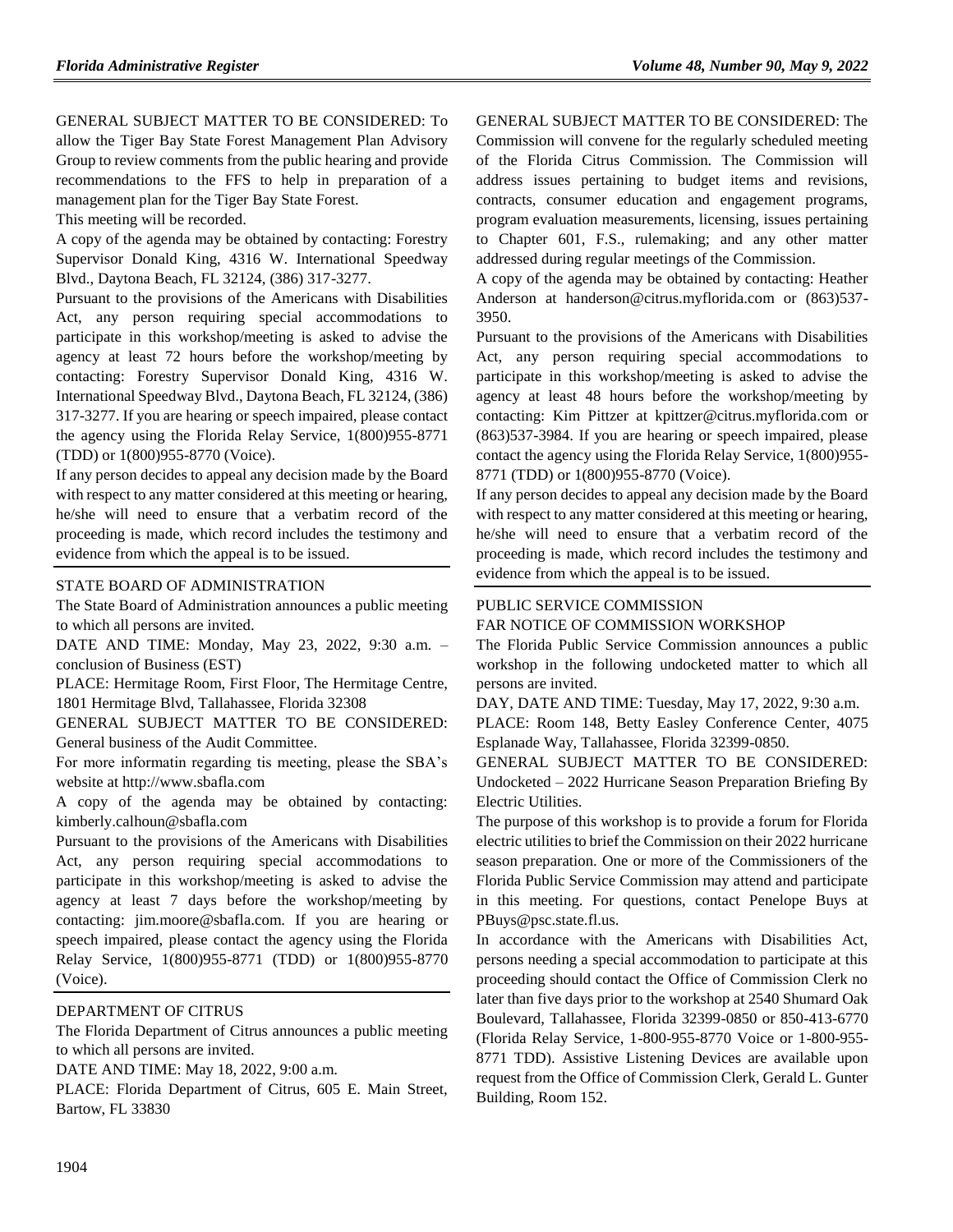#### EMERGENCY CANCELLATION OF WORKSHOP

If settlement of the case or a named storm or other disaster requires cancellation of the proceedings, Commission staff will attempt to give timely direct notice to the parties. Notice of cancellation will also be provided on the Commission's website (http://www.floridapsc.com) under the Hot Topics link found on the home page. Please contact Penelope D. Buys at (850) 413-6518, or Matthew Jones at (850) 413-6212, with any questions regarding this workshop.

Cancellation can also be confirmed by calling the Office of the General Counsel at 850-413-6199. A copy of the agenda may be obtained by contacting: Office of Commission Clerk at 850- 413-6770.

[WATER MANAGEMENT DISTRICTS](https://www.flrules.org/gateway/department.asp?id=40)

[Southwest Florida Water Management District](https://www.flrules.org/gateway/organization.asp?id=123)

The Southwest Florida Water Management District (SWFWMD) announces a public meeting to which all persons are invited.

DATE AND TIME: Tues., May 24, 2022; 9:00 a.m.

PLACE: SWFWMD, 7601 US 301 North, Tampa, FL 33637 GENERAL SUBJECT MATTER TO BE CONSIDERED: Governing Board Meeting, Committee Meetings and Public Hearing: Consider SWFWMD business. All or part of this meeting may be conducted by means of communications media technology to permit maximum participation of Governing Board members.

A copy of the agenda may be obtained by contacting: WaterMatters.org – Boards, Meetings & Event Calendar; 1(800)423-1476 (FL only) or (352)796-7211.

Pursuant to the provisions of the Americans with Disabilities Act, any person requiring special accommodations to participate in this workshop/meeting is asked to advise the agency at least 5 days before the workshop/meeting by contacting: SWFWMD Human Resources Office, (352) 796- 7211, ext. 4747, 1(800)423-1476 (FL only), ext. 4747 or TDD (FL only) 1-800-231-6103; or email to ADACoordinator@WaterMatters.org. If you are hearing or speech impaired, please contact the agency using the Florida Relay Service, 1(800)955-8771 (TDD) or 1(800)955-8770 (Voice).

If any person decides to appeal any decision made by the Board with respect to any matter considered at this meeting or hearing, he/she will need to ensure that a verbatim record of the proceeding is made, which record includes the testimony and evidence from which the appeal is to be issued.

For more information, you may contact: Lori.Manuel@WaterMatters.org; 1(800)423-1476 (FL only) or (352)796-7211, x4606 EXE0837.

[WATER MANAGEMENT DISTRICTS](https://www.flrules.org/gateway/department.asp?id=40) Southwest [Florida Water Management District](https://www.flrules.org/gateway/organization.asp?id=123) The Southwest Florida Water Management District (SWFWMD) announces a public meeting to which all persons are invited.

DATE AND TIME: Wed., May 25, 2022, 1:30 p.m.

PLACE: This meeting will be conducted by means of communications media technology.

GENERAL SUBJECT MATTER TO BE CONSIDERED: Springs Coast Management Committee Meeting. Anyone who wishes to provide public input will be able to do so at this link https://bit.ly/3hWEXx2 or by calling 786-749-6127, conference code 217-430-022#. This number will allow the public to listen to the meeting and/or provide comments. Additional instructions regarding viewing of and participation in the meeting are available on the District's website at WaterMatters.org or by calling 1-800-423-1476 and requesting assistance.

A copy of the agenda may be obtained by contacting: WaterMatters.org – Boards, Meetings & Event Calendar; 1(800)423-1476 (FL only) or (352)796-7211

Pursuant to the provisions of the Americans with Disabilities Act, any person requiring special accommodations to participate in this workshop/meeting is asked to advise the agency at least 5 days before the workshop/meeting by contacting: SWFWMD Human Resources Office, (352) 796- 7211 or 1(800)423-1476 (FL only), ext. 4747 or email to ADACoordinator@WaterMatters.org. If you are hearing or speech impaired, please contact the agency using the Florida Relay Service, 1(800)955-8771 (TDD) or 1(800)955-8770 (Voice).

If any person decides to appeal any decision made by the Board with respect to any matter considered at this meeting or hearing, he/she will need to ensure that a verbatim record of the proceeding is made, which record includes the testimony and evidence from which the appeal is to be issued.

For more information, you may contact: Lauren.Vossler@WaterMatters.org; 1(800)423-1476 (FL only) or (352)796-7211, x4400 EXE0838

[DEPARTMENT OF BUSINESS AND PROFESSIONAL](https://www.flrules.org/gateway/department.asp?id=61)  [REGULATION](https://www.flrules.org/gateway/department.asp?id=61)

[Construction Industry Licensing Board](https://www.flrules.org/gateway/organization.asp?id=274)

The Construction Industry Licensing Board announces a telephone conference call to which all persons are invited.

DATE AND TIME: Monday, June 6, 2022, 10:00 a.m.

PLACE: Telephone conference number: 888.585.9008, participant code: 564 952 647

GENERAL SUBJECT MATTER TO BE CONSIDERED: CE/Exams/Public Awareness Committee of the Board.

A copy of the agenda may be obtained by contacting: Donald Shaw, 2601 Blair Stone Rd., Tallahassee, FL 32399-1039, (850)717-1983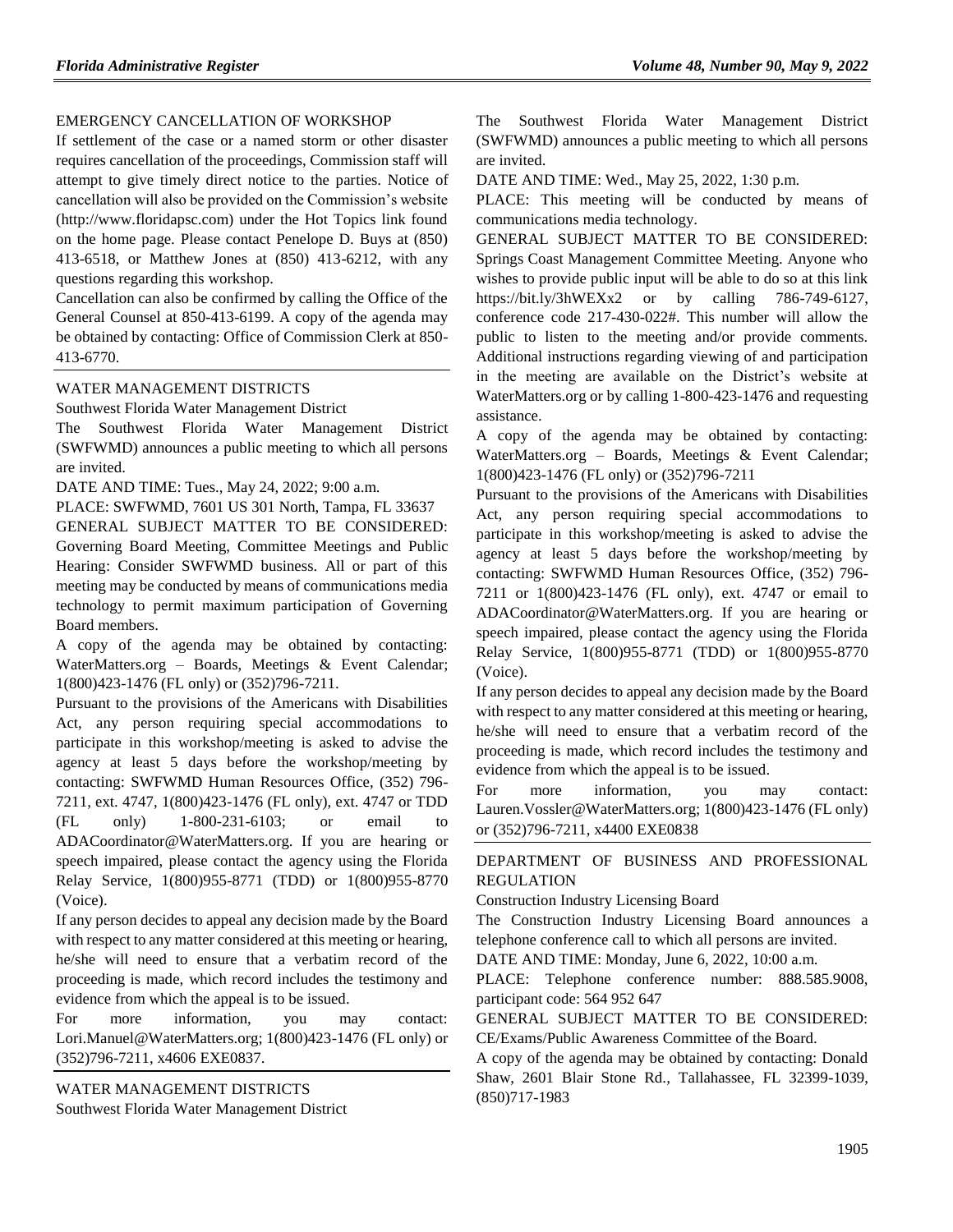Pursuant to the provisions of the Americans with Disabilities Act, any person requiring special accommodations to participate in this workshop/meeting is asked to advise the agency at least 5 days before the workshop/meeting by contacting: Donald Shaw, 2601 Blair Stone Rd., Tallahassee, FL 32399-1039, (850)717-1983. If you are hearing or speech impaired, please contact the agency using the Florida Relay Service, 1(800)955-8771 (TDD) or 1(800)955-8770 (Voice).

If any person decides to appeal any decision made by the Board with respect to any matter considered at this meeting or hearing, he/she will need to ensure that a verbatim record of the proceeding is made, which record includes the testimony and evidence from which the appeal is to be issued.

For more information, you may contact: Donald Shaw, 2601 Blair Stone Rd., Tallahassee, FL 32399-1039, (850)717-1983

[DEPARTMENT OF BUSINESS AND PROFESSIONAL](https://www.flrules.org/gateway/department.asp?id=61)  [REGULATION](https://www.flrules.org/gateway/department.asp?id=61)

[Construction Industry Licensing Board](https://www.flrules.org/gateway/organization.asp?id=274)

The Construction Industry Licensing Board announces a public meeting to which all persons are invited.

DATES AND TIMES: Wednesday, June 8, 2022, 12:00 Noon; Thursday, June 9, 2022, 8:30 a.m.; Friday, June 10, 2022, 8:30 a.m.

PLACE: Sanibel Harbour Marriott, 17260 Harbour Pointe Dr., Fort Myers, FL 33908, 239.466.4000

GENERAL SUBJECT MATTER TO BE CONSIDERED: General Business, disciplinary and committee meetings of the Board.

A copy of the agenda may be obtained by contacting: Donald Shaw, 2601 Blair Stone Rd., Tallahassee, FL 32399-1039, (850)717-1983.

Pursuant to the provisions of the Americans with Disabilities Act, any person requiring special accommodations to participate in this workshop/meeting is asked to advise the agency at least 5 days before the workshop/meeting by contacting: Donald Shaw, 2601 Blair Stone Rd., Tallahassee, FL 32399-1039, (850)717-1983. If you are hearing or speech impaired, please contact the agency using the Florida Relay Service, 1(800)955-8771 (TDD) or 1(800)955-8770 (Voice).

If any person decides to appeal any decision made by the Board with respect to any matter considered at this meeting or hearing, he/she will need to ensure that a verbatim record of the proceeding is made, which record includes the testimony and evidence from which the appeal is to be issued.

For more information, you may contact: Donald Shaw, 2601 Blair Stone Rd., Tallahassee, FL 32399-1039, (850)717-1983.

[DEPARTMENT OF BUSINESS AND PROFESSIONAL](https://www.flrules.org/gateway/department.asp?id=61)  [REGULATION](https://www.flrules.org/gateway/department.asp?id=61)

[Florida Building Commission](https://www.flrules.org/gateway/organization.asp?id=1071)

The Florida Building Commission, Education Program Oversight Committee, announces a public meeting to which all persons are invited.

DATE AND TIME: May 26, 2022, 9:00 a.m.

PLACE: Meeting to be conducted using communications media technology, specifically teleconference and webinar. Join the meeting at https://global.gotomeeting.com/join/533378925. Join the conference call: United States (toll-free) 1(866)899- 4679, meeting ID/access code: 533-378-925.

GENERAL SUBJECT MATTER TO BE CONSIDERED: Review pending advanced accredited courses for recommendation to the Commission.

Other committee business on the agenda.

A copy of the agenda may be obtained by contacting: Thomas Campbell, as set forth below or on the Commission website.

Pursuant to the provisions of the Americans with Disabilities Act, any person requiring special accommodations to participate in this workshop/meeting is asked to advise the agency at least 7 days before the workshop/meeting by contacting: Ms. Barbara Bryant, Building Codes and Standards Office, Division of Professions, Department of Business and Professional Regulation, 2601 Blair Stone Road, Tallahassee, Florida 32399-0772, (850)487-1824 or fax: (850)414-8436. If you are hearing or speech impaired, please contact the agency using the Florida Relay Service, 1(800)955-8771 (TDD) or 1(800)955-8770 (Voice).

If any person decides to appeal any decision made by the Board with respect to any matter considered at this meeting or hearing, he/she will need to ensure that a verbatim record of the proceeding is made, which record includes the testimony and evidence from which the appeal is to be issued.

For more information, you may contact: Thomas Campbell, Building Codes and Standards Office, Division of Professions, Department of Business and Professional Regulation, 2601 Blair Stone Road, Tallahassee, Florida 32399-0772, call (850)487-1824 or access the Commission website: https://floridabuilding.org/c/default.aspx.

## [DEPARTMENT OF BUSINESS AND PROFESSIONAL](https://www.flrules.org/gateway/department.asp?id=61)  [REGULATION](https://www.flrules.org/gateway/department.asp?id=61)

[Florida Building Commission](https://www.flrules.org/gateway/organization.asp?id=1071)

The The Florida Building Commission, Product Approval Program Oversight Committee, announces a public meeting to which all persons are invited.

DATE AND TIME: May 26, 2022, 10:00 a.m.

PLACE: Meeting to be conducted using communications media technology, specifically teleconference and webinar: Join the meeting at https://global.gotomeeting.com/join/533378925. Join the conference call: United States (toll-free): 1(866)899- 4679; Meeting ID / Access Code: 533-378-925.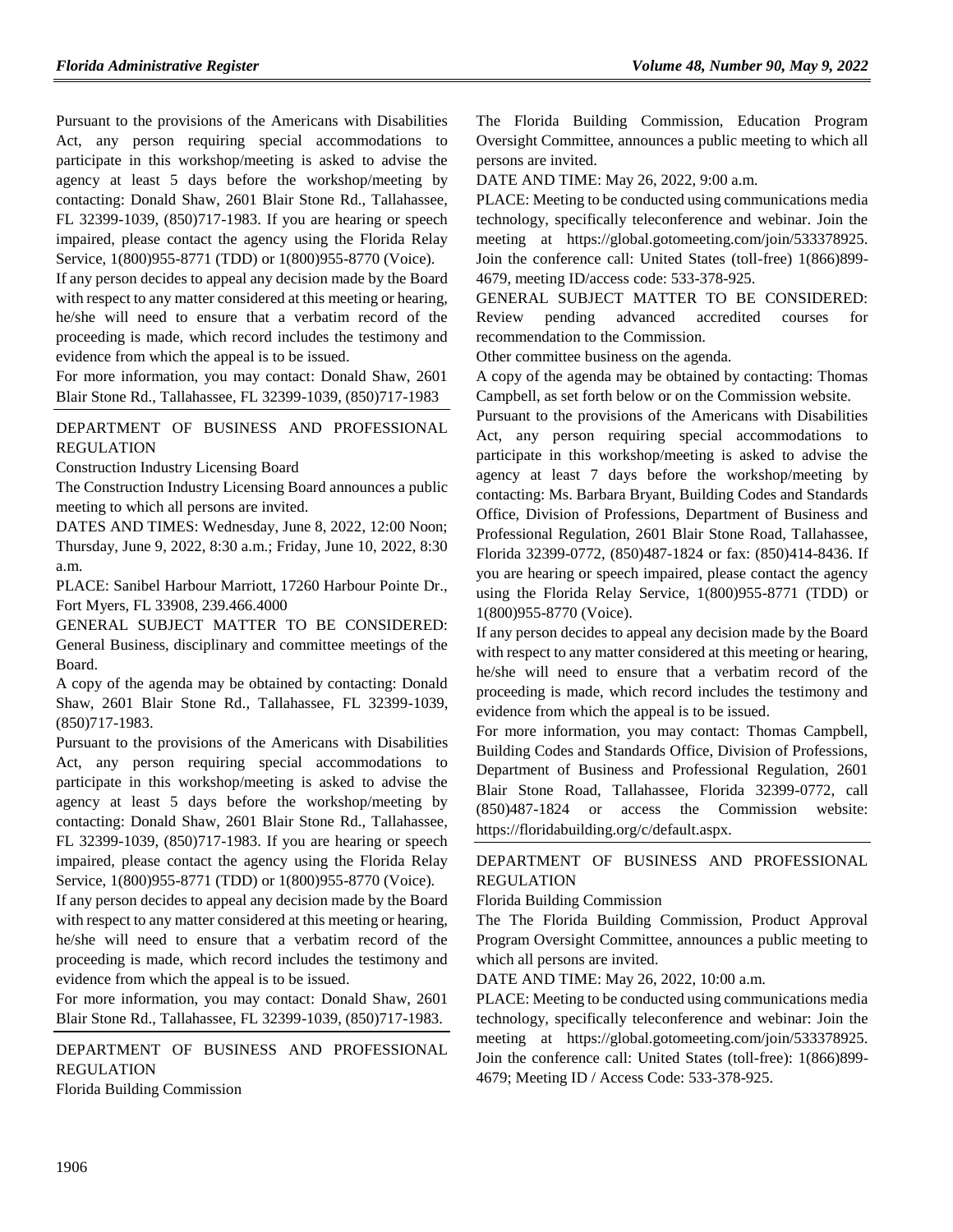#### GENERAL SUBJECT MATTER TO BE CONSIDERED: Product approval & entities statistics report

Report on conditional approvals from the April 2022 meeting Review of product approval and entity applications Other committee business on the agenda.

A copy of the agenda may be obtained by contacting: Mo Madani, as set forth below or on the Commission website.

Pursuant to the provisions of the Americans with Disabilities Act, any person requiring special accommodations to participate in this workshop/meeting is asked to advise the agency at least 7 days before the workshop/meeting by contacting: Ms. Barbara Bryant, Building Codes and Standards Office, Division of Professions, Department of Business and Professional Regulation, 2601 Blair Stone Road, Tallahassee, Florida 32399, (850)487-1824, fax: (850)414-8436. If you are hearing or speech impaired, please contact the agency using the Florida Relay Service, 1(800)955-8771 (TDD) or 1(800)955- 8770 (Voice).

If any person decides to appeal any decision made by the Board with respect to any matter considered at this meeting or hearing, he/she will need to ensure that a verbatim record of the proceeding is made, which record includes the testimony and evidence from which the appeal is to be issued.

For more information, you may contact: : Mo Madani, Technical Director, Building Codes and Standards Office, Division of Professions, Department of Business and Professional Regulation, 2601 Blair Stone Road, Tallahassee, Florida 32399, (850)487-1824, fax: (850)414-8436; or access information on the Commission's website, https://floridabuilding.org/c/default.aspx.

#### [DEPARTMENT OF BUSINESS AND PROFESSIONAL](https://www.flrules.org/gateway/department.asp?id=61)  [REGULATION](https://www.flrules.org/gateway/department.asp?id=61)

[Florida Building Commission](https://www.flrules.org/gateway/organization.asp?id=1071)

RULE NO.: RULE TITLE:

[61G20-1.001F](https://www.flrules.org/gateway/ruleNo.asp?id=61G20-1.001)lorida Building Code Adopted

The Florida Building Commission, Building Code Administration Technical Advisory Committee, announces a public meeting to which all persons are invited.

DATE AND TIME: May 27, 2022, 10:00 a.m.

PLACE: Meeting to be conducted using communications media technology, specifically teleconference and webinar: Join the meeting at https://global.gotomeeting.com/join/533378925. Join the conference call: United States (toll-free): 1(866)899- 4679, Meeting ID / Access Code: 533-378-925.

GENERAL SUBJECT MATTER TO BE CONSIDERED: To consider and discuss the following Declaratory Statements: DS 2022-014 by Brenton Franklin of Axis Management Inc.

To review and provide recommendation to the Commission regarding proposed code changes to the 7th Edition (2020) Florida Building Code- Building as proposed by staff pursuant to Section 553.73(8), Florida Statutes and necessary for consistency with HB 423 and HB1 140.

Other Committee Business on the agenda.

A copy of the agenda may be obtained by contacting: Marlita Peters as set forth below or on the Commission website.

Pursuant to the provisions of the Americans with Disabilities Act, any person requiring special accommodations to participate in this workshop/meeting is asked to advise the agency at least 7 days before the workshop/meeting by contacting: : Ms. Barbara Bryant, Building Codes and Standards Office, Division of Professions, Department of Business and Professional Regulation, 2601 Blair Stone Road, Tallahassee, Florida 32399, (850)487-1824, fax: (850)414- 8436. If you are hearing or speech impaired, please contact the agency using the Florida Relay Service, 1(800)955-8771 (TDD) or 1(800)955-8770 (Voice).

If any person decides to appeal any decision made by the Board with respect to any matter considered at this meeting or hearing, he/she will need to ensure that a verbatim record of the proceeding is made, which record includes the testimony and evidence from which the appeal is to be issued.

For more information, you may contact: Marlita Peters, Building Code Administration Technical Advisory Committee with the Office of Building Codes and Standards Office, Division of Professions, Department of Business and Professional Regulation, 2601 Blair Stone Road, Tallahassee, Florida 32399, (850)487-1824, fax: (850)414-8436, or access information on the Commission's website, https://floridabuilding.org/c/default.aspx.

[DEPARTMENT OF BUSINESS AND PROFESSIONAL](https://www.flrules.org/gateway/department.asp?id=61)  [REGULATION](https://www.flrules.org/gateway/department.asp?id=61)

[Florida Building Commission](https://www.flrules.org/gateway/organization.asp?id=1071)

RULE NO.: RULE TITLE:

[61G20-1.001F](https://www.flrules.org/gateway/ruleNo.asp?id=61G20-1.001)lorida Building Code Adopted

The Florida Building Commission, Energy Technical Advisory Committee announces a public meeting to which all persons are invited.

DATE AND TIME: June 1, 2022, 10:00 a.m.

PLACE: Meeting to be conducted using communications media technology, specifically teleconference and webinar: Join the meeting at https://global.gotomeeting.com/join/533378925. Join the conference call: United States (toll-free): 1(866)899- 4679, Meeting ID / Access Code: 533-378-925.

GENERAL SUBJECT MATTER TO BE CONSIDERED: To review and provide recommendation to the Commission regarding proposed code changes to the 7th Edition (2020) Florida Building Code-Energy Conservation as proposed by staff pursuant to section 553.73(8), Florida Statutes and necessary to update the energy minimum efficiency standards for certain products for consistency with the federal minimum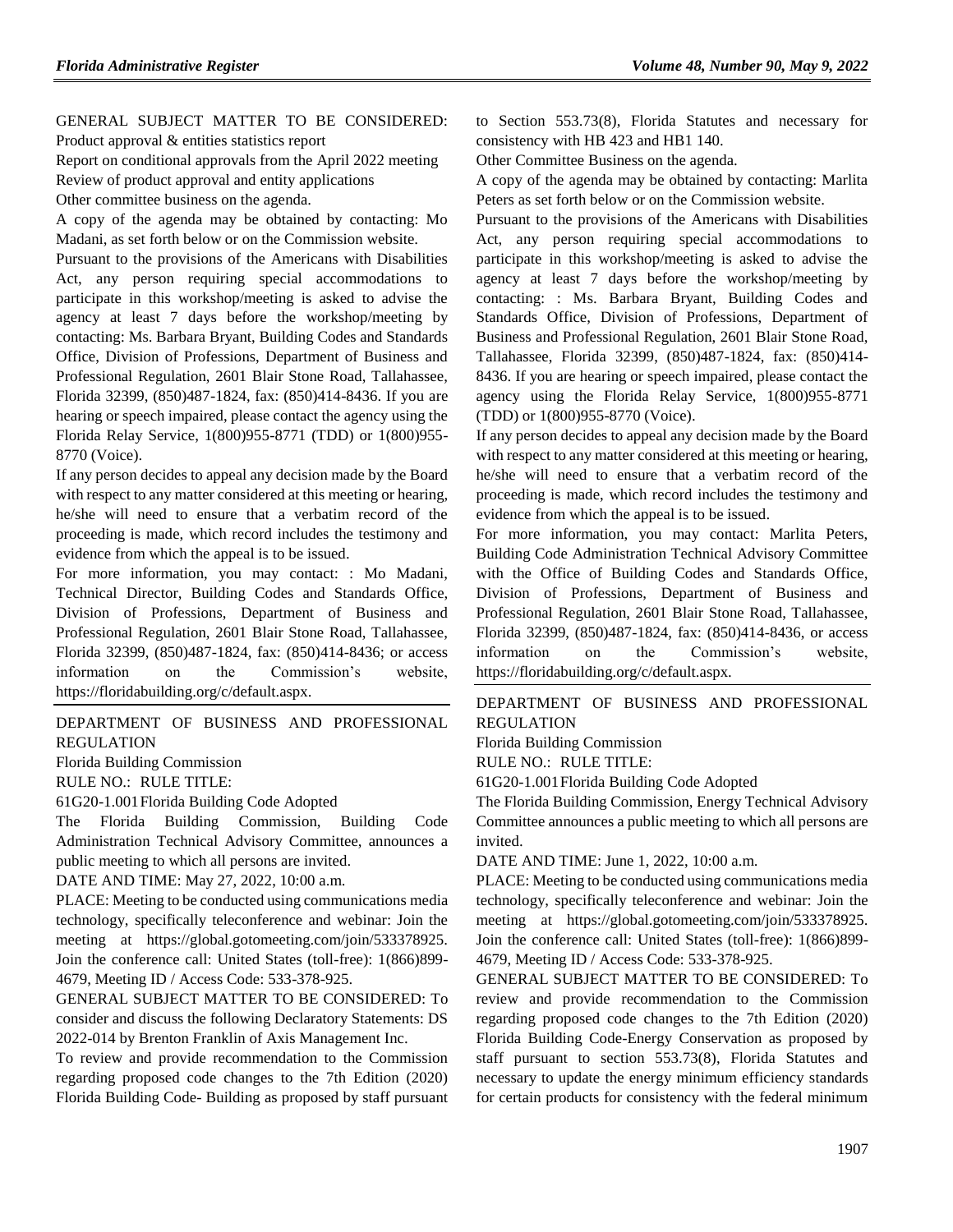energy efficiency standards as established by U.S. Code of Federal Regulation, 10 CFR Part 430 Subpart C, Section 430.32.

Other committee business on the agenda.

A copy of the agenda may be obtained by contacting: Norman Bellamy, as set forth below or on the Commission website.

Pursuant to the provisions of the Americans with Disabilities Act, any person requiring special accommodations to participate in this workshop/meeting is asked to advise the agency at least 7 days before the workshop/meeting by contacting: Ms. Barbara Bryant, Building Codes and Standards Office, Division of Professions, Department of Business and Professional Regulation, 2601 Blair Stone Road, Tallahassee, Florida 32399, (850)487-1824, fax: (850)414-8436. If you are hearing or speech impaired, please contact the agency using the Florida Relay Service, 1(800)955-8771 (TDD) or 1(800)955- 8770 (Voice).

If any person decides to appeal any decision made by the Board with respect to any matter considered at this meeting or hearing, he/she will need to ensure that a verbatim record of the proceeding is made, which record includes the testimony and evidence from which the appeal is to be issued.

For more information, you may contact: Norman Bellamy, Energy Technical Advisory Committee, Building Codes and Standards Office, Division of Professions, Department of Business and Professional Regulation, 2601 Blair Stone Road, Tallahassee, Florida 32399, (850)487-1824, fax: (850)414- 8436; or access information on the Commission's website, https://floridabuilding.org/c/default.aspx.

## [DEPARTMENT OF BUSINESS AND PROFESSIONAL](https://www.flrules.org/gateway/department.asp?id=61)  [REGULATION](https://www.flrules.org/gateway/department.asp?id=61)

#### [Florida Building Commission](https://www.flrules.org/gateway/organization.asp?id=1071)

The Florida Building Commission's Hurricane Research Advisory Committee, announces a public meeting to which all persons are invited.

DATE AND TIME: June 1, 2022, 1:30 p.m.

PLACE: The meeting will be conducted using communications media technology, specifically teleconference and webinar: Join the meeting at https://global.gotomeeting.com/join/533378925. Join the conference call: United States (toll-free): 1(866)899-4679, Meeting ID/Access Code: 533-378-925; public point of access 2601 Blair Stone Road, Tallahassee, Florida.

GENERAL SUBJECT MATTER TO BE CONSIDERED: Evaluation and Prioritization of Research Projects Recommendation for Commission FY 2022-2023 Funding. Other Committee business as stated on the agenda.

A copy of the agenda may be obtained by contacting: Thomas Campbell, as set forth below or on the Commission website.

Pursuant to the provisions of the Americans with Disabilities Act, any person requiring special accommodations to participate in this workshop/meeting is asked to advise the agency at least 7 days before the workshop/meeting by contacting: Ms. Barbara Bryant, Building Codes and Standards Office, Division of Professions, Department of Business and Professional Regulation, 2601 Blair Stone Road, Tallahassee, Florida 32399, (850)487-1824, fax: (850)414-8436. If you are hearing or speech impaired, please contact the agency using the Florida Relay Service, 1(800)955-8771 (TDD) or 1(800)955- 8770 (Voice).

If any person decides to appeal any decision made by the Board with respect to any matter considered at this meeting or hearing, he/she will need to ensure that a verbatim record of the proceeding is made, which record includes the testimony and evidence from which the appeal is to be issued.

For more information, you may contact: Thomas Campbell, Building Codes and Standards Office, Division of Professions, Department of Business and Professional Regulation, 2601 Blair Stone Road, Tallahassee, Florida 32399-0772, call (850)487-1824 or access the Commission website: https://floridabuilding.org/c/.

# [DEPARTMENT OF HEALTH](https://www.flrules.org/gateway/department.asp?id=64)

### [Division of Family Health Services](https://www.flrules.org/gateway/organization.asp?id=336)

The Florida Department of Health, Division of Community Health Promotion announces a public meeting to which all persons are invited.

DATE AND TIME: Wednesday, August 10, 2022, 12:00 p.m. – 1:30 p.m. ET

PLACE: Microsoft Teams Meeting Link: https://teams.microsoft.com/l/meetup-

join/19%3ameeting\_NjUxZjNiNjUtYWE1MS00Y2Y0LTkx

MWMtY2FiYjJlYjZiNzNj%40thread.v2/0?context=%7b%22 Tid%22%3a%2228cd8f80-3c44-4b27-81a0-

cd2b03a31b8d%22%2c%22Oid%22%3a%2265e7bdb9-12ac-435b-b2d7-01a442fc990f%22%7d

Or call in (audio only): +1 850-792-1375, Phone Conference ID: 581 061 192#

GENERAL SUBJECT MATTER TO BE CONSIDERED: The Florida Department of Health, Division of Community Health Promotion is conducting the Rare Disease Advisory Council meeting. The Council was created in Section 381.99, Florida Statutes, for the purpose of providing recommendations to improve health outcomes for individuals residing in Florida who have a rare disease.

A copy of the agenda may be obtained by contacting: Casey Omeke at Casey.Omeke@flhealth.gov.

Pursuant to the provisions of the Americans with Disabilities Act, any person requiring special accommodations to participate in this workshop/meeting is asked to advise the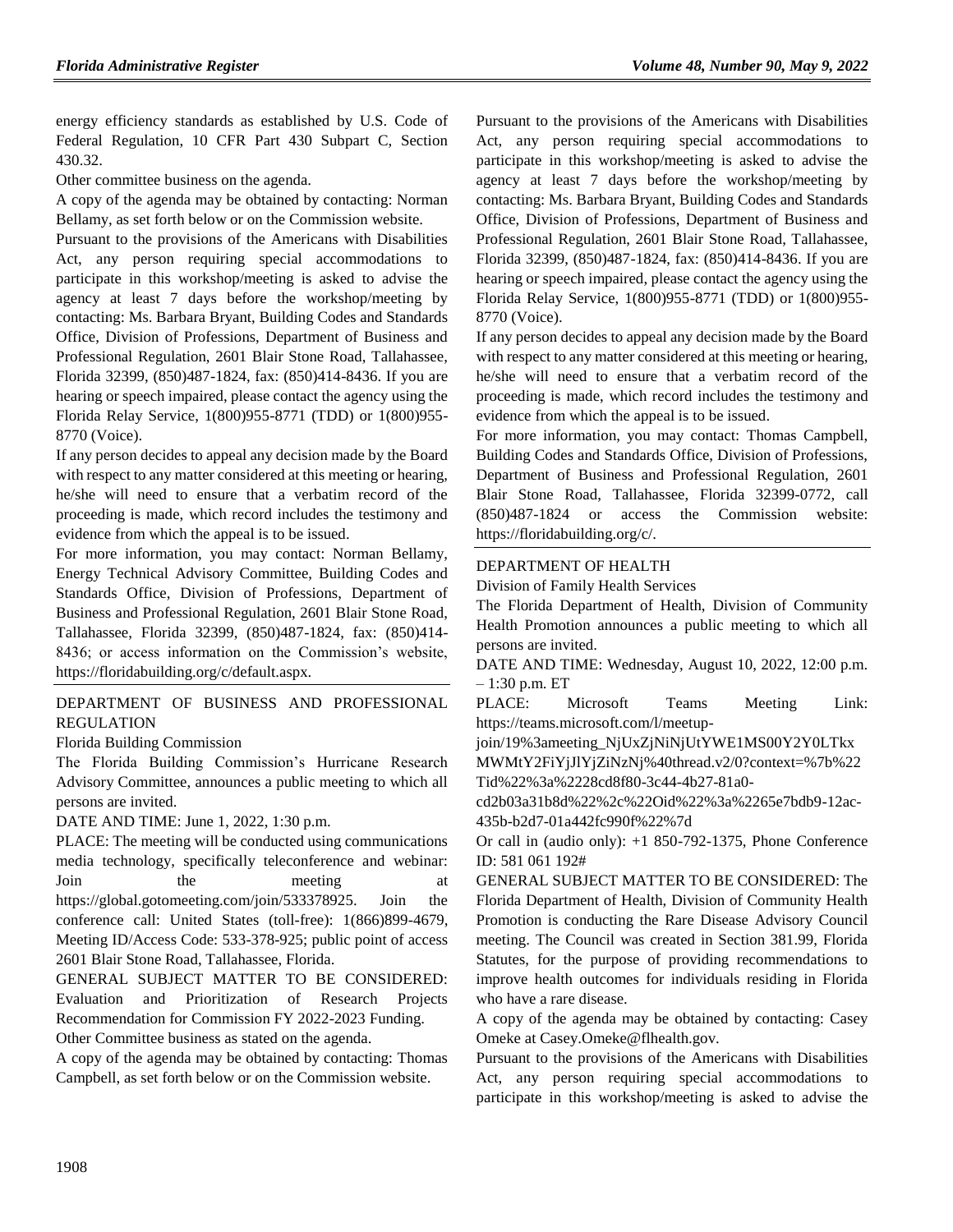agency at least 3 days before the workshop/meeting by contacting: Casey Omeke at Casey.Omeke@flhealth.gov. If you are hearing or speech impaired, please contact the agency using the Florida Relay Service, 1(800)955-8771 (TDD) or 1(800)955-8770 (Voice).

For more information, you may contact: Casey Omeke at Casey.Omeke@flhealth.gov.

#### [DEPARTMENT OF HEALTH](https://www.flrules.org/gateway/department.asp?id=64)

[Division of Family Health Services](https://www.flrules.org/gateway/organization.asp?id=336)

The Florida Department of Health, Division of Community Health announces a public meeting to which all persons are invited.

DATE AND TIME: Wednesday, September 14, 2022, 12:00 p.m. – 1:30 p.m. ET

PLACE: Microsoft Teams Meeting Link: https://teams.microsoft.com/l/meetup-

join/19%3ameeting\_NjRjMzc4MTItMjFmNy00ODFiLThiM

GMtZGQ2NWY3MTNiMTQ4%40thread.v2/0?context=%7b %22Tid%22%3a%2228cd8f80-3c44-4b27-81a0-

cd2b03a31b8d%22%2c%22Oid%22%3a%2265e7bdb9-12ac-435b-b2d7-01a442fc990f%22%7d

Or call in (audio only): +1 850-792-1375, Phone Conference ID: 611 908 144#

GENERAL SUBJECT MATTER TO BE CONSIDERED: The Florida Department of Health, Division of Community Health Promotion is conducting the Rare Disease Advisory Council meeting. The Council was created in Section 381.99, Florida Statutes, for the purpose of providing recommendations to improve health outcomes for individuals residing in Florida who have a rare disease.

A copy of the agenda may be obtained by contacting: Casey Omeke at Casey.Omeke@flhealth.gov.

Pursuant to the provisions of the Americans with Disabilities Act, any person requiring special accommodations to participate in this workshop/meeting is asked to advise the agency at least 3 days before the workshop/meeting by contacting: Casey Omeke at Casey.Omeke@flhealth.gov. If you are hearing or speech impaired, please contact the agency using the Florida Relay Service, 1(800)955-8771 (TDD) or 1(800)955-8770 (Voice).

For more information, you may contact: Casey Omeke at Casey.Omeke@flhealth.gov.

#### [DEPARTMENT OF HEALTH](https://www.flrules.org/gateway/department.asp?id=64)

[Division of Family Health Services](https://www.flrules.org/gateway/organization.asp?id=336)

The Florida Department of Health, Division of Community Health Promotion announces a public meeting to which all persons are invited.

DATE AND TIME: Wednesday, October 12, 2022, 12:00 p.m. – 1:30 p.m. ET

PLACE: Microsoft Teams Meeting Link: https://teams.microsoft.com/l/meetup-

join/19%3ameeting\_MDZkYTMzMGYtMmM3ZC00NGZkL

ThmODEtNzM3ODc3YjA5N2Rj%40thread.v2/0?context=%7 b%22Tid%22%3a%2228cd8f80-3c44-4b27-81a0-

cd2b03a31b8d%22%2c%22Oid%22%3a%2265e7bdb9-12ac-435b-b2d7-01a442fc990f%22%7d

Or call in (audio only): +1 850-792-1375, Phone Conference ID: 994 868 318#

GENERAL SUBJECT MATTER TO BE CONSIDERED: The Florida Department of Health, Division of Community Health Promotion is conducting the Rare Disease Advisory Council meeting. The Council was created in Section 381.99, Florida Statutes, for the purpose of providing recommendations to improve health outcomes for individuals residing in Florida who have a rare disease.

A copy of the agenda may be obtained by contacting: Casey Omeke at Casey.Omeke@flhealth.gov.

Pursuant to the provisions of the Americans with Disabilities Act, any person requiring special accommodations to participate in this workshop/meeting is asked to advise the agency at least 3 days before the workshop/meeting by contacting: Casey Omeke at Casey.Omeke@flhealth.gov. If you are hearing or speech impaired, please contact the agency using the Florida Relay Service, 1(800)955-8771 (TDD) or 1(800)955-8770 (Voice).

For more information, you may contact: Casey Omeke at Casey.Omeke@flhealth.gov.

#### [DEPARTMENT OF HEALTH](https://www.flrules.org/gateway/department.asp?id=64)

[Division of Family Health Services](https://www.flrules.org/gateway/organization.asp?id=336)

The Florida Department of Health, Division of Community Health Promotion announces a public meeting to which all persons are invited.

DATE AND TIME: Wednesday, November 9, 2022, 12:00 p.m. – 1:30 p.m. ET

PLACE: Microsoft Teams Meeting Link: https://teams.microsoft.com/l/meetup-

join/19%3ameeting\_NzFjZTBiM2ItYjk3MS00ODExLWFmZ DUtNzVkZjg2NTBjZWRk%40thread.v2/0?context=%7b%22 Tid%22%3a%2228cd8f80-3c44-4b27-81a0-

cd2b03a31b8d%22%2c%22Oid%22%3a%2265e7bdb9-12ac-435b-b2d7-01a442fc990f%22%7d

Or call in (audio only): +1 850-792-1375, Phone Conference ID: 283 450 2#

GENERAL SUBJECT MATTER TO BE CONSIDERED: The Florida Department of Health, Division of Community Health Promotion is conducting the Rare Disease Advisory Council meeting. The Council was created in Section 381.99, Florida Statutes, for the purpose of providing recommendations to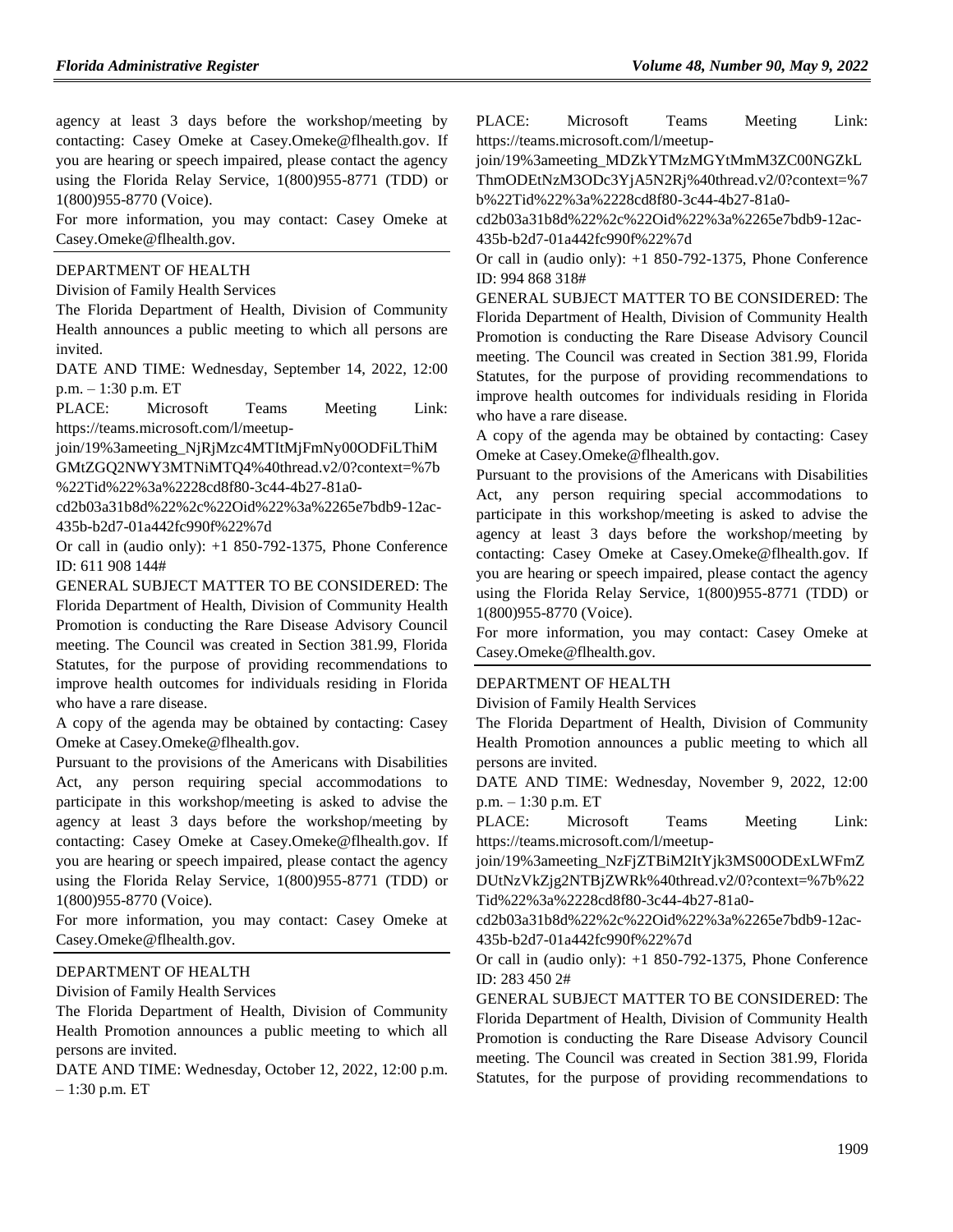improve health outcomes for individuals residing in Florida who have a rare disease.

A copy of the agenda may be obtained by contacting: Casey Omeke at Casey.Omeke@flhealth.gov.

Pursuant to the provisions of the Americans with Disabilities Act, any person requiring special accommodations to participate in this workshop/meeting is asked to advise the agency at least 3 days before the workshop/meeting by contacting: Casey Omeke at Casey.Omeke@flhealth.gov. If you are hearing or speech impaired, please contact the agency using the Florida Relay Service, 1(800)955-8771 (TDD) or 1(800)955-8770 (Voice).

For more information, you may contact: Casey Omeke at Casey.Omeke@flhealth.gov.

#### [DEPARTMENT OF HEALTH](https://www.flrules.org/gateway/department.asp?id=64)

[Division of Family Health Services](https://www.flrules.org/gateway/organization.asp?id=336)

The Florida Department of Health, Division of Community Health Promotion announces a public meeting to which all persons are invited.

DATE AND TIME: Wednesday, December 14, 2022, 12:00 p.m. – 1:30 p.m. ET

PLACE: Microsoft Teams Meeting Link: https://teams.microsoft.com/l/meetup-

join/19%3ameeting\_YWI4ODExYTAtM2M2Ny00Mzg5LTl

mMzUtNDA0NTEzZWIzYzNk%40thread.v2/0?context=%7b %22Tid%22%3a%2228cd8f80-3c44-4b27-81a0-

cd2b03a31b8d%22%2c%22Oid%22%3a%2265e7bdb9-12ac-435b-b2d7-01a442fc990f%22%7d

Or call in (audio only): +1 850-792-1375, Phone Conference ID: 751 434 570#

GENERAL SUBJECT MATTER TO BE CONSIDERED: The Florida Department of Health, Division of Community Health Promotion is conducting the Rare Disease Advisory Council meeting. The Council was created in Section 381.99, Florida Statutes, for the purpose of providing recommendations to improve health outcomes for individuals residing in Florida who have a rare disease.

A copy of the agenda may be obtained by contacting: Casey Omeke at Casey.Omeke@flhealth.gov.

Pursuant to the provisions of the Americans with Disabilities Act, any person requiring special accommodations to participate in this workshop/meeting is asked to advise the agency at least 3 days before the workshop/meeting by contacting: Casey Omeke at Casey.Omeke@flhealth.gov. If you are hearing or speech impaired, please contact the agency using the Florida Relay Service, 1(800)955-8771 (TDD) or 1(800)955-8770 (Voice).

For more information, you may contact: Casey Omeke at Casey.Omeke@flhealth.gov.

#### [DEPARTMENT OF MILITARY AFFAIRS](https://www.flrules.org/gateway/department.asp?id=70)

The Department of Military Affairs announces a public meeting to which all persons are invited.

DATE AND TIME: Canceled, May 8, 2022, 8:00 a.m.

PLACE: 82 Marine St., St. Augustine, FL

GENERAL SUBJECT MATTER TO BE CONSIDERED: CANCELED

A copy of the agenda may be obtained by contacting: CANCELED

Pursuant to the provisions of the Americans with Disabilities Act, any person requiring special accommodations to participate in this workshop/meeting is asked to advise the agency at least 2 days before the workshop/meeting by contacting: CANCELED. If you are hearing or speech impaired, please contact the agency using the Florida Relay Service, 1(800)955-8771 (TDD) or 1(800)955-8770 (Voice).

If any person decides to appeal any decision made by the Board with respect to any matter considered at this meeting or hearing, he/she will need to ensure that a verbatim record of the proceeding is made, which record includes the testimony and evidence from which the appeal is to be issued.

For more information, you may contact: Dianna Mancill, 904- 823-0201.

### [MOFFITT CANCER CENTER & RESEARCH INSTITUTE](https://www.flrules.org/gateway/organization.asp?id=579)

The Florida Cancer Control & Research Advisory Council (CCRAB) announces a telephone conference call to which all persons are invited.

DATE AND TIME: May 13, 2022, 1:00 p.m.

PLACE: Meeting URL: https://moffitt.zoom.us/j/94882819117 Phone: 1 646 876 9923

Meeting ID: 948 8281 9117

GENERAL SUBJECT MATTER TO BE CONSIDERED: A CCRAB Leadership Team Meeting for the purpose of discussing CCRAB business.

A copy of the agenda may be obtained by contacting: Bobbie.McKee@Moffitt.org

#### [CITIZENS PROPERTY INSURANCE CORPORATION](https://www.flrules.org/gateway/organization.asp?id=591)

The Citizens Property Insurance Corporation's Consumer Services Committee announces a public meeting to which all persons are invited.

DATE AND TIME: June 1, 2022, 12:30 p.m. – 1:30 p.m.

PLACE: Public Line: (786)635-1003, meeting ID: 977 8143 2199, Zoom webinar link available at www.citizensfla.com

GENERAL SUBJECT MATTER TO BE CONSIDERED: Business before the Consumer Services Committee.

A copy of the agenda may be obtained by contacting: The Corporate Website at https://www.citizensfla.com or Barbara Walker, (850)513-3744, 2101 Maryland Circle, Tallahassee, FL 32303.

Pursuant to the provisions of the Americans with Disabilities Act, any person requiring special accommodations to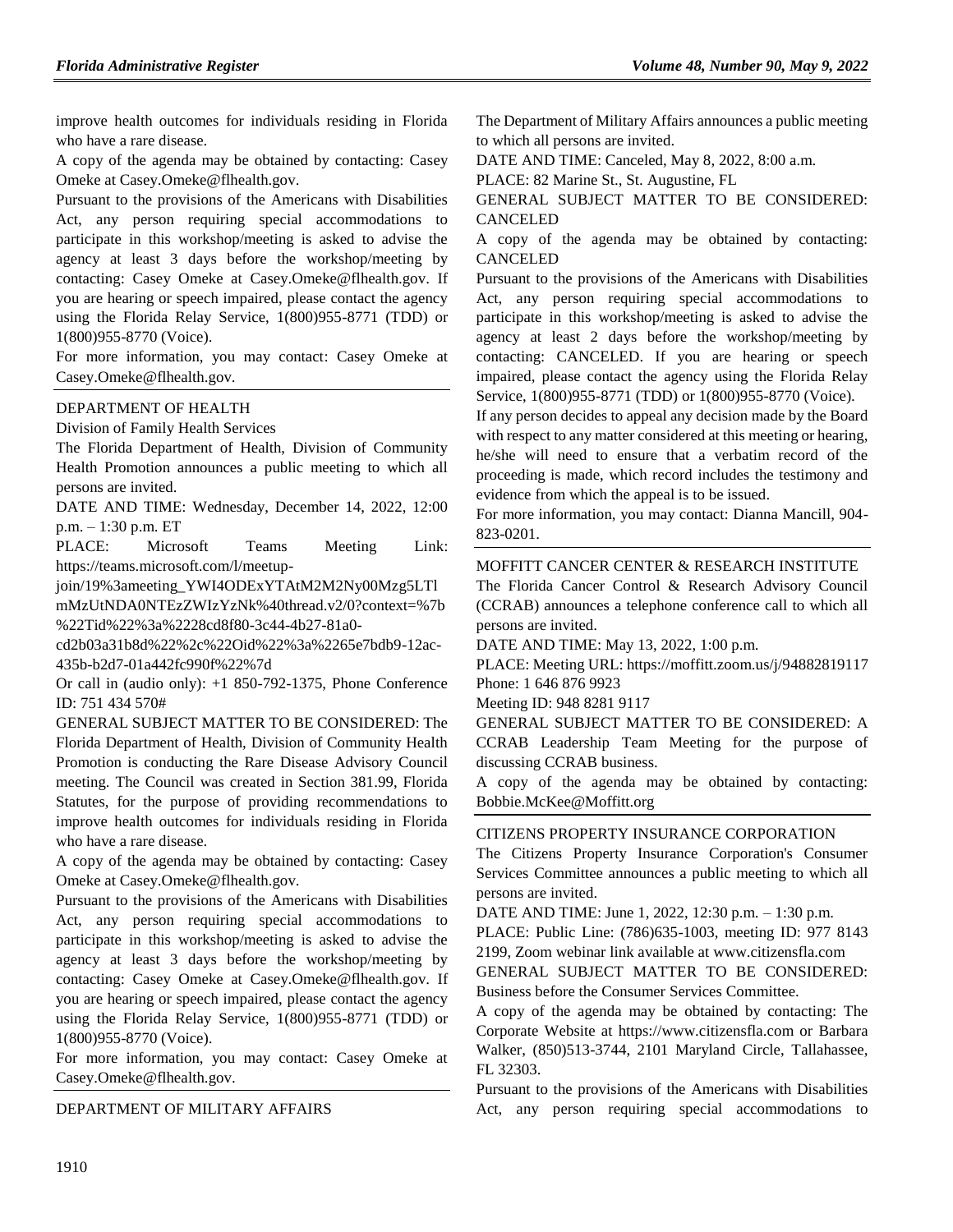Tallahassee, FL 32303.

participate in this workshop/meeting is asked to advise the agency at least 5 days before the workshop/meeting by contacting: Barbara Walker, (850)513-3744, 2101 Maryland Circle, Tallahassee, FL 32303. If you are hearing or speech impaired, please contact the agency using the Florida Relay Service, 1(800)955-8771 (TDD) or 1(800)955-8770 (Voice). For more information, you may contact: Barbara Walker, barbara.walker@citizensfla.com, 2101 Maryland Circle,

[FLORIDA INDEPENDENT LIVING COUNCIL](https://www.flrules.org/gateway/organization.asp?id=616)

The Florida Independent Living Council, Inc. announces a telephone conference call to which all persons are invited. DATE AND TIME: Tuesday, May 24, 2022, 10:00 a.m. until completion of agenda MEETING: Finance Committee Meeting PLACE: Join Zoom Meeting https://us06web.zoom.us/j/83632757941?pwd=OVp3ai9hNT VSek5RRVYyaXVBeUVDUT09 Meeting ID: 836 3275 7941 Passcode: 910206 One tap mobile +19292056099,,83632757941#,,,,\*910206# US (New York) +13017158592,,83632757941#,,,,\*910206# US (Washington DC) Dial by your location +1 929 205 6099 US (New York) +1 301 715 8592 US (Washington DC) +1 312 626 6799 US (Chicago) +1 669 900 6833 US (San Jose) +1 253 215 8782 US (Tacoma) +1 346 248 7799 US (Houston) Meeting ID: 836 3275 7941 Passcode: 910206 Find your local number: https://us06web.zoom.us/u/kyOVJavLn

GENERAL SUBJECT MATTER TO BE CONSIDERED: Business of the Committees or Business of the Council.

Persons who want to be notified of such meetings may submit a request by contacting the Florida Independent Living Council, Inc., 1882 Capital Circle NE, Suite 202, Tallahassee, Florida 32308, (850)488-5624 or Toll Free 1(877)822-1993 or email info@floridasilc.org.

A copy of the agenda may be obtained by contacting: Florida Independent Living Council.

Pursuant to the Americans with Disabilities Act, accommodations for persons with disabilities are available upon request. If you have a disability and require a reasonable accommodation to fully participate in this event, please contact Beth Meyer, PA, ADA at beth@floridasilc.org, or 850-488- 5624 to discuss your accessibility needs. Please allow five

business days' notification to process: last minute requests will be accepted, but may not be possible to fulfill.

#### [FLORIDA TELECOMMUNICATIONS RELAY, INC.](https://www.flrules.org/gateway/organization.asp?id=693)

The Florida Telecommunications Relay, Inc. announces a public meeting to which all persons are invited.

DATE AND TIME: Monday, May 9, 2022, 9:30 a.m.

PLACE: Conference Call. Please contact Denay Brown at 850- 354-7615 or dbrown@stearnsweaver.com for conference call details.

GENERAL SUBJECT MATTER TO BE CONSIDERED: Board of Directors Meeting. Issues on the agenda will include the Executive Director's Report.

A copy of the agenda may be obtained by contacting: Cecil Bradley, Executive Director, 1820 E. Park Avenue, Suite 101, Tallahassee, FL 32301, cbradley@ftri.org, (850) 270-2641.

Pursuant to the provisions of the Americans with Disabilities Act, any person requiring special accommodations to participate in this workshop/meeting is asked to advise the agency at least 72 hours before the workshop/meeting by contacting: Cecil Bradley, Executive Director, 1820 E. Park Avenue, Suite 101, Tallahassee, FL 32301, cbradley@ftri.org, (850) 270-2641. If you are hearing or speech impaired, please contact the agency using the Florida Relay Service, 1(800)955- 8771 (TDD) or 1(800)955-8770 (Voice).

If any person decides to appeal any decision made by the Board with respect to any matter considered at this meeting or hearing, he/she will need to ensure that a verbatim record of the proceeding is made, which record includes the testimony and evidence from which the appeal is to be issued.

For more information, you may contact: Cecil Bradley, Executive Director, 1820 E. Park Avenue, Suite 101, Tallahassee, FL 32301, cbradley@ftri.org, (850)270-2641.

#### [QUEST CORPORATION OF AMERICA, INC.](https://www.flrules.org/gateway/organization.asp?id=1019)

The Florida Department of Transportation (FDOT) announces a public meeting to which all persons are invited.

DATE AND TIME: Tuesday, May 17, 2022, 5:30 p.m.

PLACE: Virtually on GoTo Webinar; By phone at 1-877-309- 2074 with passcode 262-422-730; In-Person at the Sanford Civic Center

GENERAL SUBJECT MATTER TO BE CONSIDERED: A public meeting will be held regarding project plans on 25th Street (State Road (S.R.) 46) from French Avenue (U.S. 17-92) to Mellonville Avenue in Sanford. (FPID no. 445316-1)

The purpose of this project is to enhance safety for all modes of transportation and repave this section of 25th Street to extend the life of the roadway. The public meeting is being held to present information and receive community feedback.

The Department is offering multiple ways for the community to participate in the meeting. All participants, regardless of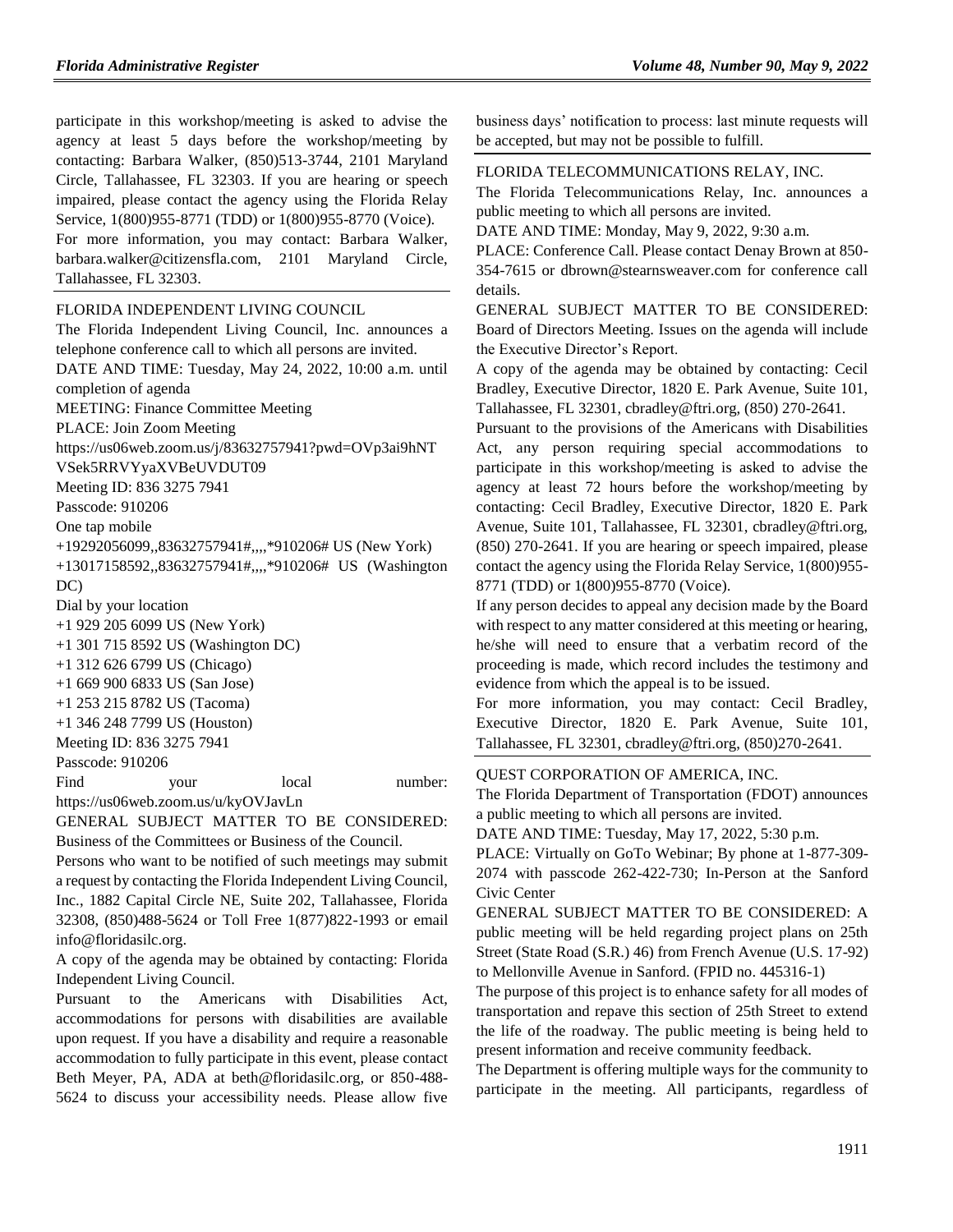platform they choose, will receive the same information on the proposed project.

Virtual Option: Interested persons may join the Virtual Public Meeting (VPM) from a computer, tablet, or mobile device. A VPM is a free live presentation or webinar over the internet. For this option, advance registration is required by visiting https://bit.ly/3hFWl8I. Once registered, participants will receive a confirmation email containing information about joining the meeting online. Please note, Internet Explorer cannot be used to register or attend this webinar. If joining online, please provide adequate log-in time to view the presentation in its entirety.

Phone Option (Listen Only): Participants may join the meeting in listen-only mode by dialing 1-877-309-2074 and entering the passcode 262-422-730 when prompted.

In-Person Open House Option: Participants may attend in person by going to the Sanford Civic Center, 401 E. Seminole Blvd., Sanford, FL 32771 anytime between 5:30 p.m. and 7:00 p.m. to view a looping presentation and project displays, speak with project team members, and submit comments or questions. If attending in person, please remember to follow all safety and sanitation guidelines. If you are feeling unwell, please consider attending the meeting virtually or by phone.

All meeting materials, including the presentation, will be available on the project website at www.cflroads.com/project/445316-1 prior to the meeting.

FDOT is sending notices to all property owners, business owners, interested persons and organizations to provide the opportunity to offer comments and express their views regarding this project and the proposed improvements.

Public participation is solicited without regard to race, color, national origin, age, sex, religion, disability, or family status. Persons wishing to express their concerns relative to FDOT compliance with Title VI may do so by contacting Jennifer Smith, FDOT District Five Title VI Coordinator, at Jennifer.Smith2@dot.state.fl.us.

For more information, you may contact: FDOT Project Manager Sam Jumber by phone at 386-943-5244, by email at Samuel.Jumber@dot.state.fl.us, or U.S. mail at Florida Department of Transportation, 719 South Woodland Blvd., M.S. 542, DeLand, FL 32720. Information about this project is also available online at www.cflroads.com. Simply type 445316-1 in the search box, click "go" and then select the project. We encourage you to participate in the East 25th Street Safety Improvements public meeting.

A copy of the agenda may be obtained by contacting: n/a

Pursuant to the provisions of the Americans with Disabilities Act, any person requiring special accommodations to participate in this workshop/meeting is asked to advise the agency at least 7 days before the workshop/meeting by contacting: FDOT Project Manager Sam Jumber at 386-9435244 or by email at Samuel.Jumber@dot.state.fl.us. If you are hearing or speech impaired, please contact the agency using the Florida Relay Service, 1(800)955-8771 (TDD) or 1(800)955- 8770 (Voice).

# Section VII Notice of Petitions and Dispositions Regarding Declaratory Statements

## [DEPARTMENT OF FINANCIAL SERVICES](https://www.flrules.org/gateway/department.asp?id=69) [Finance](https://www.flrules.org/gateway/organization.asp?id=524)

NOTICE IS HEREBY GIVEN that the Florida Office of Financial Regulation has received the petition for declaratory statement from Lightspeed Technology Services, LLC. The petition seeks the agency's opinion as to the applicability of Chapter 560, Florida Statutes, as it applies to the petitioner.

On May 5, 2022, the Florida Office of Financial Regulation (Consumer Finance) received a Petition for Declaratory Statement from Lightspeed Technology Services, Inc. The petition seeks a declaratory statement from the Office whether its business model (to establish a referral service to buy, sell, or otherwise exchange cryptocurrency or fiat currency whereby it will refer customers to a third party) falls under the Florida Money Transmitter Statute, Chapter 560, Florida Statutes. Except for good cause shown, motions for leave to intervene must be filed within 21 days after publication of this notice.

A copy of the Petition for Declaratory Statement may be obtained by contacting: Agency Clerk, Office of Financial Regulation, P.O. Box 8050, Tallahassee, Florida 32314-8050, (850) 410-9889, Agency.Clerk@flofr.gov

Please refer all comments to: Agency Clerk, Office of Financial Regulation, P.O. Box 8050, Tallahassee, Florida 32314-8050, (850) 410-9889, Agency.Clerk@flofr.gov

# Section VIII Notice of Petitions and Dispositions Regarding the Validity of Rules

Notice of Petition for Administrative Determination has been filed with the Division of Administrative Hearings on the following rules:

CHOICE PLUS, LLC, Petitioner, vs. DEPARTMENT OF FINANCIAL SERVICES, DIVISION OF UNCLAIMED PROPERTY, Respondent. CASE NO.: 22-1334RP; RULE NO.: 69G-20.0021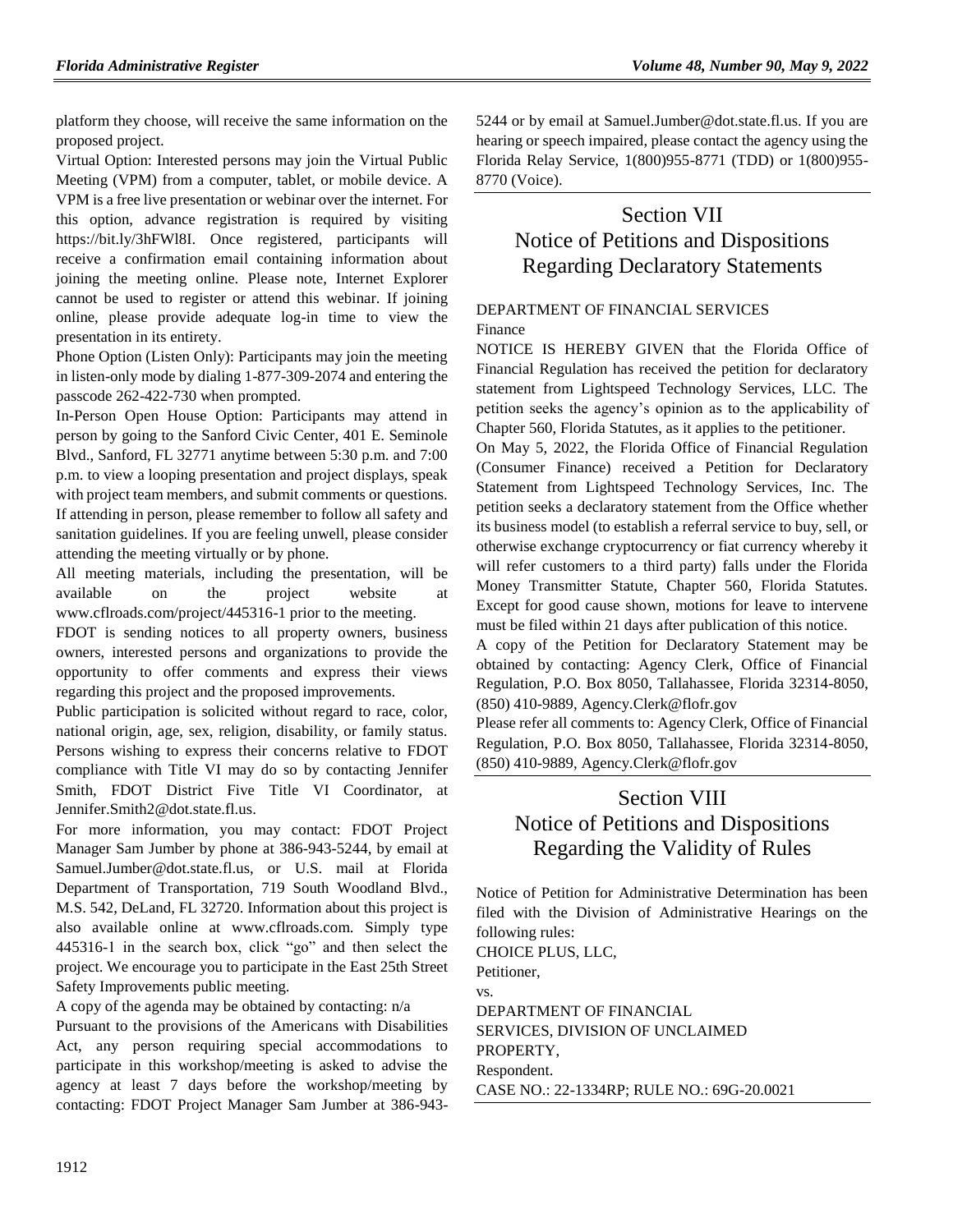Notice of Disposition of Petition for Administrative Determination has been filed with the Division of Administrative Hearings on the following rules:

## NONE

Section IX Notice of Petitions and Dispositions Regarding Non-rule Policy Challenges

# NONE

Section X Announcements and Objection Reports of the Joint Administrative Procedures **Committee** 

## NONE

# Section XI Notices Regarding Bids, Proposals and Purchasing

## [VISIT FLORIDA](https://www.flrules.org/gateway/organization.asp?id=767)

VISIT FLORIDA: Audiovisual Services RFP VISIT FLORIDA is looking for an AV and Production Partner for meetings and conferences produced by themselves. These meetings are:

- Florida Governor's Conference on Tourism
- Florida Huddle | Florida Encounter
- Board Meetings

This RFP is for three years, starting in the 2022 / 2023 fiscal year.

Proposals are due: May 25, 2022 at 5:00 p.m. EST.

Please visit https://www.visitflorida.org/work-together/submita-proposal/rfps-itns/ for more information.

# Section XII Miscellaneous

#### [DEPARTMENT OF STATE](https://www.flrules.org/gateway/department.asp?id=1)

Index of Administrative Rules Filed with the Secretary of State Pursuant to subparagraph  $120.55(1)(b)6. - 7$ ., F.S., the below list of rules were filed in the Office of the Secretary of State between 3:00 p.m., Monday, May 2, 2022 and 3:00 p.m., Friday, May 6, 2022.

| Rule No. | <b>File Date</b> | <b>Effective</b> |
|----------|------------------|------------------|
|          |                  | Date             |
|          |                  |                  |

| 5K-10.006                                 | 5/2/2022 | 5/22/2022 |
|-------------------------------------------|----------|-----------|
| 12-24.001                                 | 5/3/2022 | 5/23/2022 |
| 12-24.003                                 | 5/3/2022 | 5/23/2022 |
| 12-29.001                                 | 5/3/2022 | 5/23/2022 |
| 12-29.002                                 | 5/3/2022 | 5/23/2022 |
| 12-29.003                                 | 5/3/2022 | 5/23/2022 |
| 12-29.004                                 | 5/3/2022 | 5/23/2022 |
| 12-29.005                                 | 5/3/2022 | 5/23/2022 |
| 12A-13.007                                | 5/3/2022 | 5/23/2022 |
| 12A-13.0075                               | 5/3/2022 | 5/23/2022 |
| 12A-16.002                                | 5/3/2022 | 5/23/2022 |
| 12A-16.004                                | 5/3/2022 | 5/23/2022 |
| 12A-16.005                                | 5/3/2022 | 5/23/2022 |
| 12A-16.006                                | 5/3/2022 | 5/23/2022 |
| 12A-16.008                                | 5/3/2022 | 5/23/2022 |
| $12A-19.100$                              | 5/3/2022 | 5/23/2022 |
| 12B-4.052                                 | 5/3/2022 | 5/23/2022 |
| 12B-5.150                                 | 5/3/2022 | 5/23/2022 |
| $12B - 5.600$                             | 5/3/2022 | 5/23/2022 |
| 12B-7.008                                 | 5/3/2022 | 5/23/2022 |
| 12B-8.003                                 | 5/3/2022 | 5/23/2022 |
| 12C-1.051                                 | 5/3/2022 | 5/23/2022 |
| 53ER22-22                                 | 5/5/2022 | 5/25/2022 |
| 61G15-22.002                              | 5/6/2022 | 5/26/2022 |
| 64B4-2.0025                               | 5/5/2022 | 5/25/2022 |
| 64B4-7.007                                | 5/2/2022 | 4/1/2023  |
| <b>LIST OF RULES AWAITING LEGISLATIVE</b> |          |           |

# **APPROVAL SECTIONS 120.541(3), 373.139(7) AND/OR 373.1391(6), FLORIDA STATUTES**

| Rule No. | <b>File Date</b> | <b>Effective</b><br>Date |
|----------|------------------|--------------------------|
| 5K-4.020 | 12/10/2021       | **/**/****               |
| 5K-4.035 | 12/10/2021       | **/**/****               |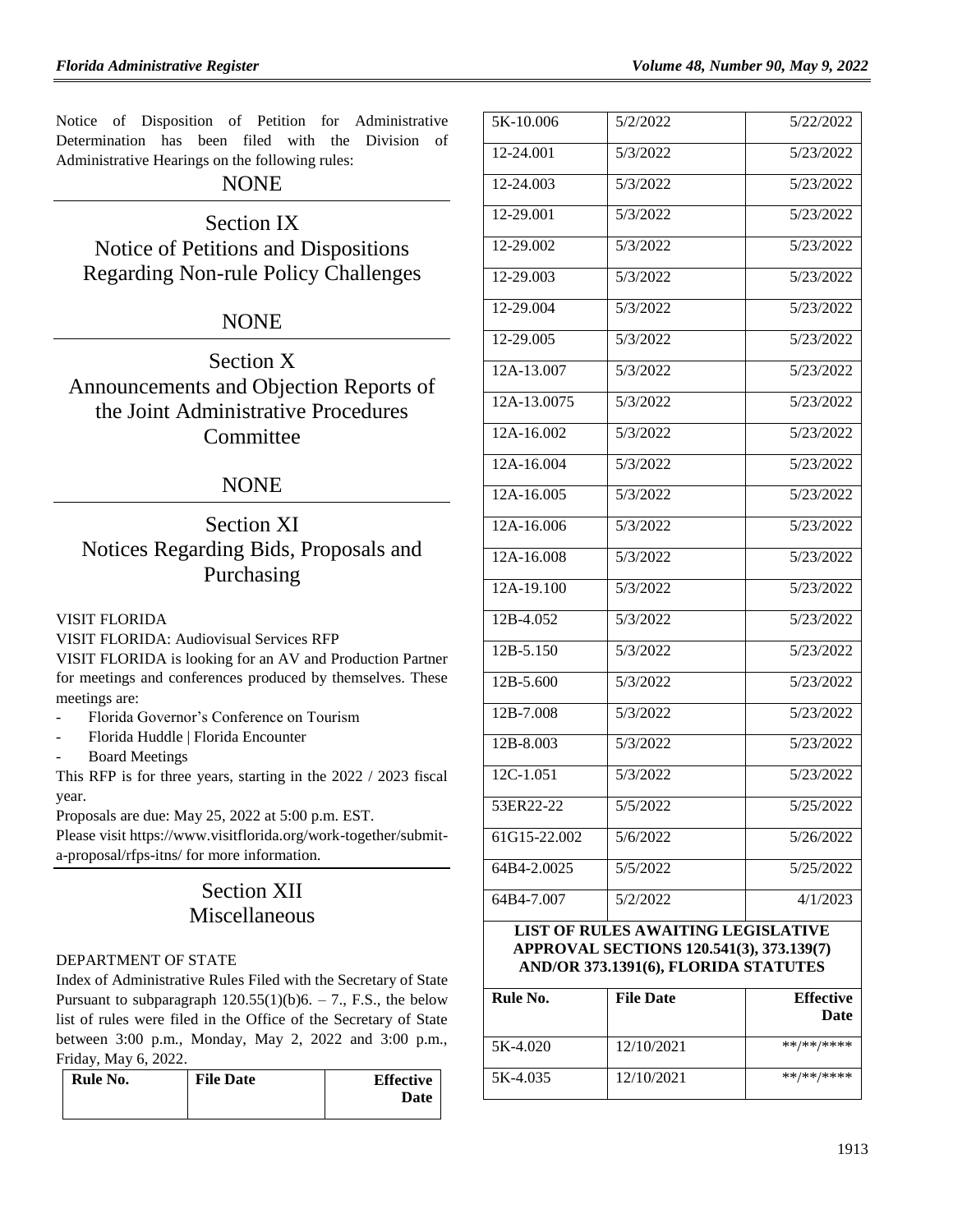| 5K-4.045    | 12/10/2021 | **/**/**** |
|-------------|------------|------------|
| 60FF1-5.009 | 7/21/2016  | **/**/**** |
| 60P-1.003   | 12/8/2021  | **/**/**** |
| 60P2.002    | 11/5/2019  | **/**/**** |
| 60P-2.003   | 11/5/2019  | **/**/**** |
| 62-600.405  | 11/16/2021 | **/**/**** |
| 62-600.705  | 11/16/2021 | **/**/**** |
| 62-600.720  | 11/16/2021 | **/**/**** |
| 64B8-10.003 | 12/9/2015  | **/**/**** |
| 65C-9.004   | 3/31/2022  | **/**/**** |
| 69L-7.020   | 10/22/2021 | **/**/**** |

#### [WATER MANAGEMENT DISTRICTS](https://www.flrules.org/gateway/department.asp?id=40)

[South Florida Water Management District](https://www.flrules.org/gateway/organization.asp?id=124)

The South Florida Water Management District announces the Temporary Operational Plan for the City of West Palm Beach In response to a request from the City of West Palm Beach (City) to deviate from Water Use Permit 50-00615-W for the purpose of utilizing the higher specific conductance/chlorides contained in groundwater from the eastern and western wellfields to control the potential for algal blooms and cyanotoxin levels in the City's drinking water system, the South Florida Water Management District (District) authorizes the City to use a temporary operating plan for the limited purpose of controlling cyanotoxin levels per the Drinking Water Health Advisory Levels for public health, safety, and welfare.

This temporary operating plan will expire in 110 days or when cyanotoxin levels are remedied, whichever is sooner. If cyanotoxin concerns remain after 110 days of operating under the temporary plan, the City must request reinstatement of a temporary operating plan from the District.

For more information, contact Simon A. Sunderland, P.G., Bureau Chief – Water Use, South Florida Water Management District, 3301 Gun Club Road, West Palm Beach, FL 33406, by telephone at 561-682-2705.

#### [AGENCY FOR HEALTH CARE ADMINISTRATION](https://www.flrules.org/gateway/department.asp?id=59) [Certificate of Need](https://www.flrules.org/gateway/organization.asp?id=188) **EXEMPTION**

The Agency for Health Care Administration approved the following exemption on May 6, 2022 pursuant to Section 408.036(3), Florida Statutes:

ID # E220005 District: 2 (Madison County) Facility/Project/Applicant: Sunrise Community, Inc.

Project Description: Establish a 24-bed ICF/DD comprised of three eight-bed homes

Proposed Project Cost: \$10,500,000

## [DEPARTMENT OF ENVIRONMENTAL PROTECTION](https://www.flrules.org/gateway/department.asp?id=62) Siting Coordination Office

## **NOTICE OF RECEIPT OF APPLICATION FOR TRANSMISSION LINE CERTIFICATION**

On April 18, 2022, the Department of Environmental Protection (Department) received an application from Florida Power & Light Company (FPL) for certification of a transmission line pursuant to the Florida Electric Transmission Line Siting Act (TLSA), Section 403.52 et seq., Florida Statutes, concerning the Sweatt-Whidden 230-kV Transmission Line, Transmission Line Siting Application No. TA22-19, OGC Case No. 22-1716, DOAH Case No. 22-001246TL. The Department is coordinating the review of the application pursuant to the TLSA to allow construction, operation, and maintenance of a 230-kV transmission line connecting the existing Sweatt Substation in Okeechobee County to the existing Whidden Substation in DeSoto County, traversing also through both Glades and Highland Counties. The total length of the proposed transmission line corridor to be certified is approximately 80.5 miles. A copy of the application for certification is available for review at the Siting Coordination Office, Department of Environmental Protection, 2600 Blair Stone Road, M.S. 5500, Tallahassee, Florida 32399-2400, (850)717-9000 or online at [https://floridadep.gov/air/siting-coordination-](https://floridadep.gov/air/siting-coordination-office/content/applications-process)

[office/content/applications-process.](https://floridadep.gov/air/siting-coordination-office/content/applications-process) Pursuant to Section 403.526, F.S., and Rule 62-17, Florida Administrative Code, statutory agency parties to the site certification proceeding will review the application and submit their reports and recommendations. In the future, a certification hearing date will be announced for an administrative hearing regarding the certification. Pursuant to Section 403.527(2)(a), F.S., parties to the proceeding shall include the applicant, the Department of Environmental Protection, the Public Service Commission, the Department of Economic Opportunity, the Fish and Wildlife Conservation Commission, the Department of Transportation, the South Florida Water Management District, the St. Johns River Water Management District, the Southwest Florida Water Management District, Okeechobee County, Glades County, Highlands County and DeSoto County. Any party listed in Section  $403.527(2)(a)$ , F.S., other than the Department of Environmental Protection or the applicant may waive its right to participate in these proceedings if such party fails to file a notice of its intent to be a party on or before the 30th day prior to the certification hearing. In addition, notwithstanding the provisions of Chapter 120, F.S., upon the filing with the administrative law judge of a notice of intent to be a party no later than 30 days before the date set for the certification